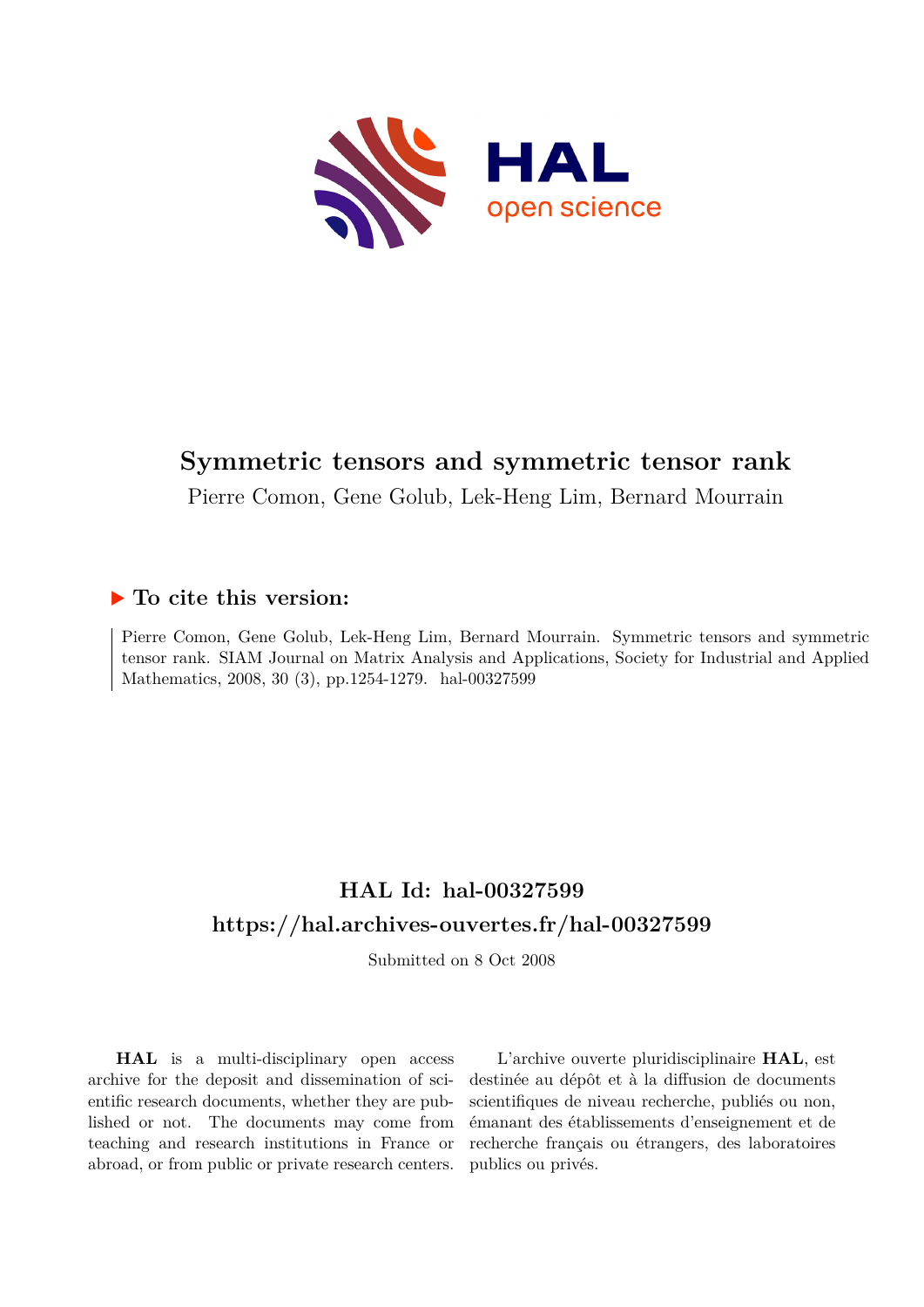### <span id="page-1-0"></span>SYMMETRIC TENSORS AND SYMMETRIC TENSOR RANK

### PIERRE COMON∗, GENE GOLUB† , LEK-HENG LIM† , AND BERNARD MOURRAIN‡

Abstract. A symmetric tensor is a higher order generalization of a symmetric matrix. In this paper, we study various properties of symmetric tensors in relation to a decomposition into a symmetric sum of outer product of vectors. A rank-1 order-k tensor is the outer product of k non-zero vectors. Any symmetric tensor can be decomposed into a linear combination of rank-1 tensors, each of them being symmetric or not. The rank of a symmetric tensor is the minimal number of rank-1 tensors that is necessary to reconstruct it. The symmetric rank is obtained when the constituting rank-1 tensors are imposed to be themselves symmetric. It is shown that rank and symmetric rank are equal in a number of cases, and that they always exist in an algebraically closed field. We will discuss the notion of the generic symmetric rank, which, due to the work of Alexander and Hirschowitz, is now known for any values of dimension and order. We will also show that the set of symmetric tensors of symmetric rank at most r is not closed, unless  $r = 1$ .

Key words. Tensors, multiway arrays, outer product decomposition, symmetric outer product decomposition, candecomp, parafac, tensor rank, symmetric rank, symmetric tensor rank, generic symmetric rank, maximal symmetric rank, quantics

AMS subject classifications. 15A03, 15A21, 15A72, 15A69, 15A18

1. Introduction. We will be interested in the decomposition of a symmetric tensor into a minimal linear combination of symmetric outer products of vectors (i.e. of the form  $\mathbf{v} \otimes \mathbf{v} \otimes \cdots \otimes \mathbf{v}$ . We will see that a decomposition of the form

$$
A = \sum_{i=1}^{r} \lambda_i \mathbf{v}_i \otimes \mathbf{v}_i \otimes \cdots \otimes \mathbf{v}_i
$$
 (1.1)

always exists for any symmetric tensor A (over any field). One may regard this as a generalization of the eigenvalue decomposition for symmetric matrices to higher order symmetric tensors. In particular, this will allow us to define a notion of symmetric tensor rank (as the minimal r over all such decompositions) that reduces to the matrix rank for order-2 symmetric tensors.

We will call  $(1.1)$  the *symmetric outer product decomposition* of the symmetric tensor A and we will establish its existence in Proposition [4.2.](#page-10-0) This is often abbreviated as CanD in signal processing. The decomposition of a tensor into an (asymmetric) outer product of vectors and the corresponding notion of tensor rank was first introduced and studied by Frank L. Hitchcock in 1927 [[29, 30\]](#page-25-0). This same decomposition was rediscovered in the 1970s by psychometricians in their attempts to define data analytic models that generalize factor analysis to multiway data[[59\]](#page-26-0). The name CANDECOMP, for 'canonical decomposition', was used by Carrol and Chang [\[11](#page-24-0)] while the name parafac, for 'parallel factor analysis', was used by Harshman [\[28](#page-25-0)] for their respective models.

The symmetric outer product decomposition is particularly important in the process of blind identification of under-determined mixtures (UDM), i.e. linear mixtures with more inputs than observable outputs. We refer the reader to [\[14](#page-24-0), [17](#page-24-0), [20](#page-25-0), [49](#page-26-0), [50](#page-26-0)] and references therein for a list of other application areas, including speech, mobile communications, machine learning, factor analysis of  $k$ -way arrays, biomedical engineering, psychometrics, and chemometrics.

<sup>∗</sup>Laboratoire I3S, CNRS and the University of Nice, Sophia-Antipolis, France, p.comon@ieee.org †Department of Computer Science and the Institute for Computational and Mathematical Engineering, Stanford University, Stanford, CA, USA, golub, lekheng@cs.stanford.edu

<sup>‡</sup>Projet GALAAD, INRIA, Sophia-Antipolis, France, mourrain@sophia.inria.fr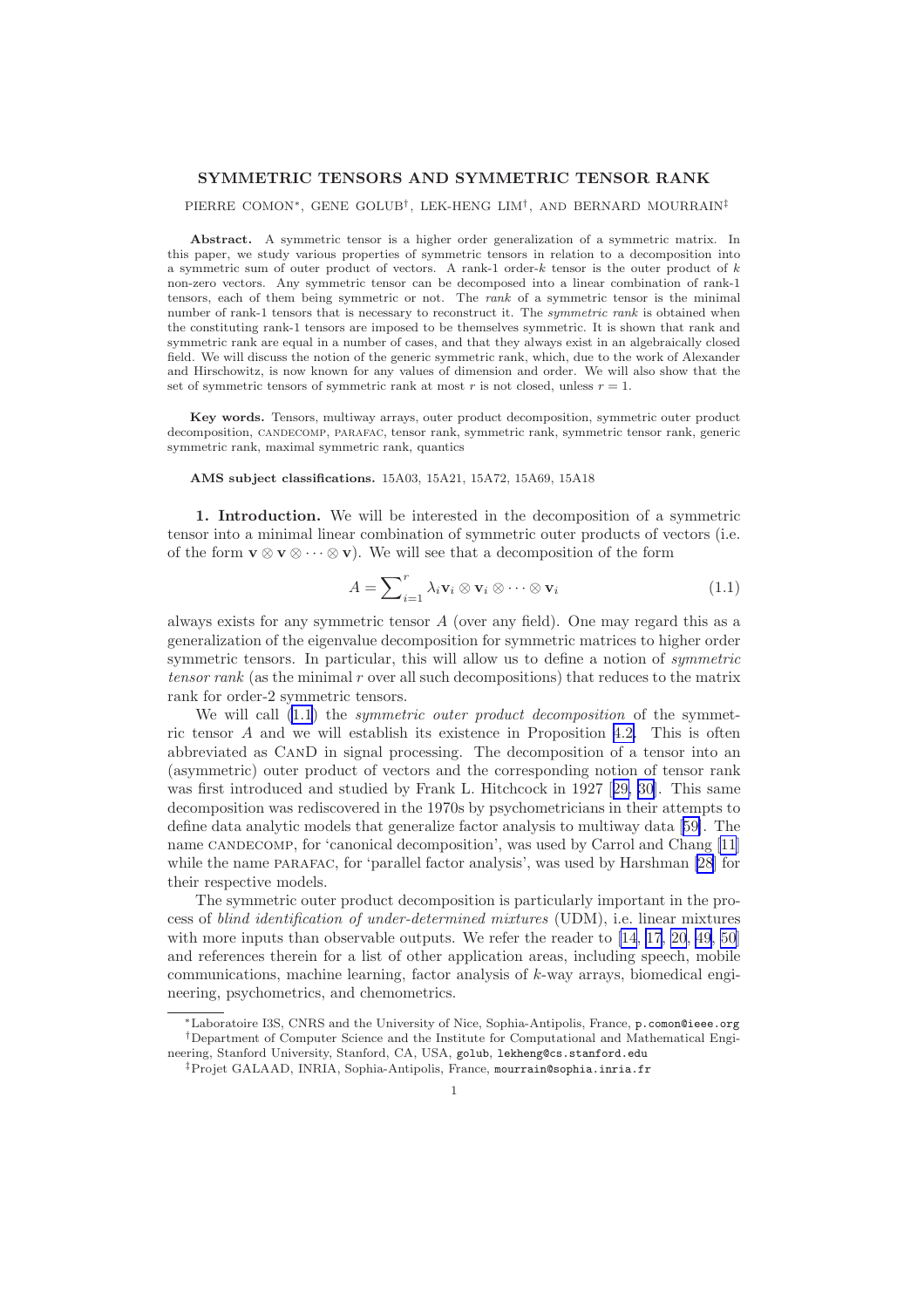<span id="page-2-0"></span>Despite a growing interest in the symmetric decomposition of symmetric tensors, this topic has not been adequately addressed in the general literature, and even less so in the engineering literature. For several years, the alternating least squares algorithm has been used to fit data arrays to a multilinear model [\[36](#page-25-0), [50\]](#page-26-0). Yet, the minimization of this matching error is an ill-posed problem in general, since the set of symmetric tensors of symmetric rank not more than r is not closed, unless  $r = 1$  (see Sections [6](#page-16-0) and [8](#page-21-0)) — a fact that parallels the illposedness discussed in [\[21](#page-25-0)]. The focus of this paper is mainly on symmetric tensors. The asymmetric case will be addressed in a companion paper, and will use similar tools borrowed from algebraic geometry.

Symmetric tensors form a singularly important class of tensors. Examples where these arise include higher order derivatives of smooth functions[[40\]](#page-25-0), and moments and cumulants of random vectors [\[43](#page-25-0)]. The decomposition of such symmetric tensors into simpler ones, as in the symmetric outer product decomposition, plays an important role in independent component analysis [[14\]](#page-24-0) and constitutes a problem of interest in its own right. On the other hand the asymmetric version of the outer product decomposition defined in [\(4.1](#page-9-0)) is central to multiway factor analysis [\[50](#page-26-0)].

In Sections 2 and [3](#page-4-0), we discuss some classical results in multilinear algebra[[5,](#page-24-0) [26](#page-25-0), [39, 42, 44,](#page-25-0) [63](#page-26-0)] and algebraic geometry[[27,](#page-25-0) [64\]](#page-26-0). While these background materials are well-known to many pure mathematicians, we found that practitioners and applied mathematicians (in signal processing, neuroimaging, numerical analysis, optimization, etc) — for whom this paper is intended — are often unaware of these classical results. For instance, some do not realize that the classical definition of a symmetric tensor given in Definition [3.2](#page-5-0) is equivalent to the requirement that the coordinate array representing the tensor be invariant under all permutations of indices, as in Definition [3.1.](#page-4-0) Many authors have persistently mislabeled the latter a 'supersymmetric tensor' (cf. [\[10](#page-24-0), [34](#page-25-0), [45](#page-25-0)]). In fact, we have found that even the classical definition of a symmetric tensor is not as well-known as it should be. We see this as an indication of the need to inform our target readership. It is our hope that the background materials presented in Sections 2 and [3](#page-4-0) will serve such a purpose.

Our contributions will only begin in Section [4,](#page-9-0) where the notions of maximal and generic rank are analyzed. The concepts of symmetry and genericity are recalled in Sections [3](#page-4-0) and [4,](#page-9-0) respectively. The distinction between symmetric rank and rank is made in Section [4,](#page-9-0) and it is shown in Section [5](#page-12-0) that they must be equal in specific cases. It is also pointed out in Section [6](#page-16-0) that the generic rank always exists in an algebraically closed field, and that it is not maximal except in the binary case. More precisely, the sequence of sets of symmetric tensors of symmetric rank r increases with r (in the sense of inclusion) up to the generic symmetric rank, and decreases thereafter. In addition, the set of symmetric tensors of symmetric rank at most r and order  $d > 2$  is closed only for  $r = 1$  and  $r = R<sub>S</sub>$ , the maximal symmetric rank. Values of the generic symmetric rank and the uniqueness of the symmetric outer product decomposition are addressed in Section [7](#page-19-0). In Section [8](#page-21-0), we give several examples of sequences of symmetric tensors converging to limits having strictly higher symmetric ranks. We also give an explicit example of a symmetric tensor whose values of symmetric rank over R and over C are different.

In this paper, we restrict our attention mostly to decompositions over the complex field. A corresponding study over the real field will require techniques rather different from those introduced here, as we will elaborate in Section [8.2](#page-22-0).

2. Arrays and tensors. A  $k$ -way array of complex numbers will be written in the form  $A = [a_{j_1\cdots j_k}]_{j_1,\ldots,j_k=1}^{n_1,\ldots,n_k}$ , where  $a_{j_1\cdots j_k} \in \mathbb{C}$  is the  $(j_1,\ldots,j_k)$ -entry of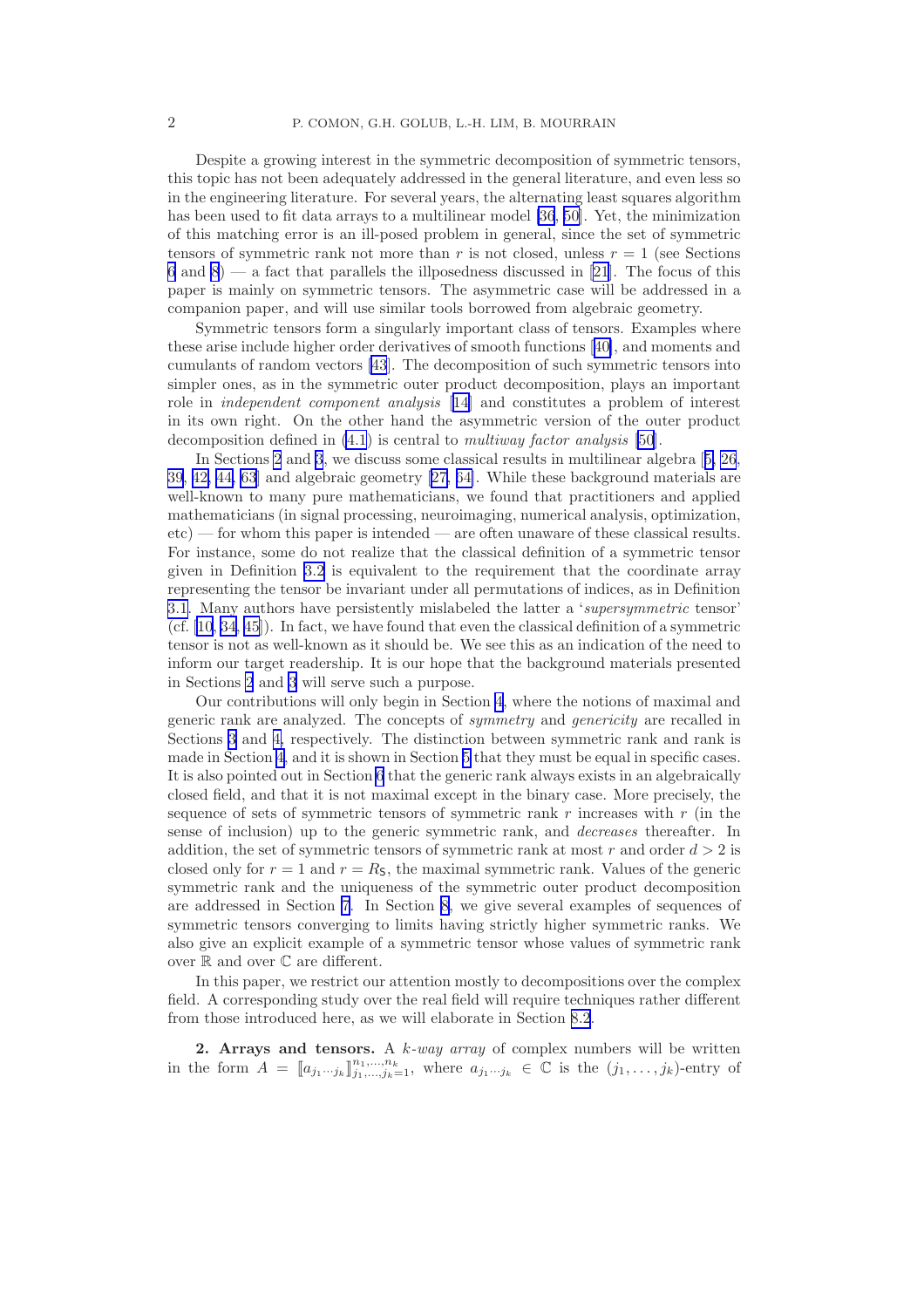the array. This is sometimes also called a  $k$ -dimensional *hypermatrix*. We denote the set of all such arrays by  $\mathbb{C}^{n_1 \times \cdots \times n_k}$ , which is evidently a complex vector space of dimension  $n_1 \cdots n_k$  with respect to entry-wise addition and scalar multiplication. When there is no confusion, we will leave out the range of the indices and simply write  $A = [a_{j_1 \cdots j_k}] \in \mathbb{C}^{n_1 \times \cdots \times n_k}$ .

Unless noted otherwise, arrays with at least two indices will be denoted in uppercase; vectors are one-way arrays, and will be denoted in bold lowercase. For our purpose, only a few notations related to arrays [\[14](#page-24-0), [20](#page-25-0)] are necessary.

The *outer product* (or *Segre outer product*) of k vectors  $\mathbf{u} \in \mathbb{C}^{n_1}, \mathbf{v} \in \mathbb{C}^{n_2}, \ldots, \mathbf{z} \in$  $\mathbb{C}^{n_k}$  is defined as

$$
\mathbf{u} \otimes \mathbf{v} \otimes \cdots \otimes \mathbf{z} := [ \![u_{j_1}v_{j_2}\cdots z_{j_k}]\!]_{j_1,j_2,\ldots,j_k=1}^{n_1,n_2,\ldots,n_k}.
$$

More generally, the outer product of two arrays  $A$  and  $B$ , respectively of orders  $k$  and  $\ell$ , is an array of order  $k + \ell$ ,  $C = A \otimes B$  with entries

$$
c_{i_1\cdots i_kj_1\cdots j_\ell} := a_{i_1\cdots i_k}b_{j_1\cdots j_\ell}.
$$

For example, the outer product of two vectors,  $\mathbf{u} \otimes \mathbf{v}$ , is a matrix. The outer product of three vectors, or of a matrix with a vector, is a 3-way array.

How is an array related to a tensor? Recall that a tensor is simply an element in the tensor product of vector spaces[[5,](#page-24-0) [26, 39, 42, 44,](#page-25-0) [63\]](#page-26-0). One may easily check that the so-called Segre map

$$
\varphi: \mathbb{C}^{n_1} \times \cdots \times \mathbb{C}^{n_k} \to \mathbb{C}^{n_1 \times \cdots \times n_k},
$$

$$
(\mathbf{u}, \dots, \mathbf{z}) \mapsto \mathbf{u} \otimes \cdots \otimes \mathbf{z}
$$

is multilinear. By the universal property of the tensor product [\[5](#page-24-0), [26](#page-25-0), [39](#page-25-0), [42](#page-25-0), [44](#page-25-0), [63](#page-26-0)], there exists a linear map  $\theta$ 



Since  $\dim(\mathbb{C}^{n_1}\otimes\cdots\otimes\mathbb{C}^{n_k}) = \dim(\mathbb{C}^{n_1\times\cdots\times n_k}), \theta$  is an isomorphism of the vector spaces  $\mathbb{C}^{n_1} \otimes \cdots \otimes \mathbb{C}^{n_k}$  and  $\mathbb{C}^{n_1 \times \cdots \times n_k}$ . Consider the canonical basis of  $\mathbb{C}^{n_1} \otimes \cdots \otimes \mathbb{C}^{n_k}$ ,

$$
\{\mathbf e_{j_1}^{(1)} \otimes \cdots \otimes \mathbf e_{j_k}^{(k)} \mid 1 \leq j_1 \leq n_1,\ldots, 1 \leq j_k \leq n_k\},\
$$

where  $\{\mathbf{e}_1^{(\ell)}, \ldots, \mathbf{e}_{n_\ell}^{(\ell)}\}$  denotes the canonical basis in  $\mathbb{C}^{n_\ell}, \ell = 1, \ldots, k$ . Then  $\theta$  may be described by

$$
\theta\left(\sum\nolimits_{j_1,...,j_k=1}^{n_1,...,n_k} a_{j_1,...,j_k} \mathbf{e}_{j_1}^{(1)} \otimes \cdots \otimes \mathbf{e}_{j_k}^{(k)}\right) = [a_{j_1...j_k}]_{j_1,...,j_k=1}^{n_1,...,n_k}.
$$

So an order-k tensor in  $\mathbb{C}^{n_1}\otimes\cdots\otimes\mathbb{C}^{n_k}$  and a k-way array in  $\mathbb{C}^{n_1\times\cdots\times n_k}$  that represents the tensor with respect to a basis may be regarded as synonymous (up to, of course, the choice of basis). We will illustrate how the  $k$ -array representation of an order- $k$ tensor is affected by a change-of-basis. Let  $A = [a_{ijk}] \in \mathbb{C}^{n_1 \times n_2 \times n_3}$  and let L, M,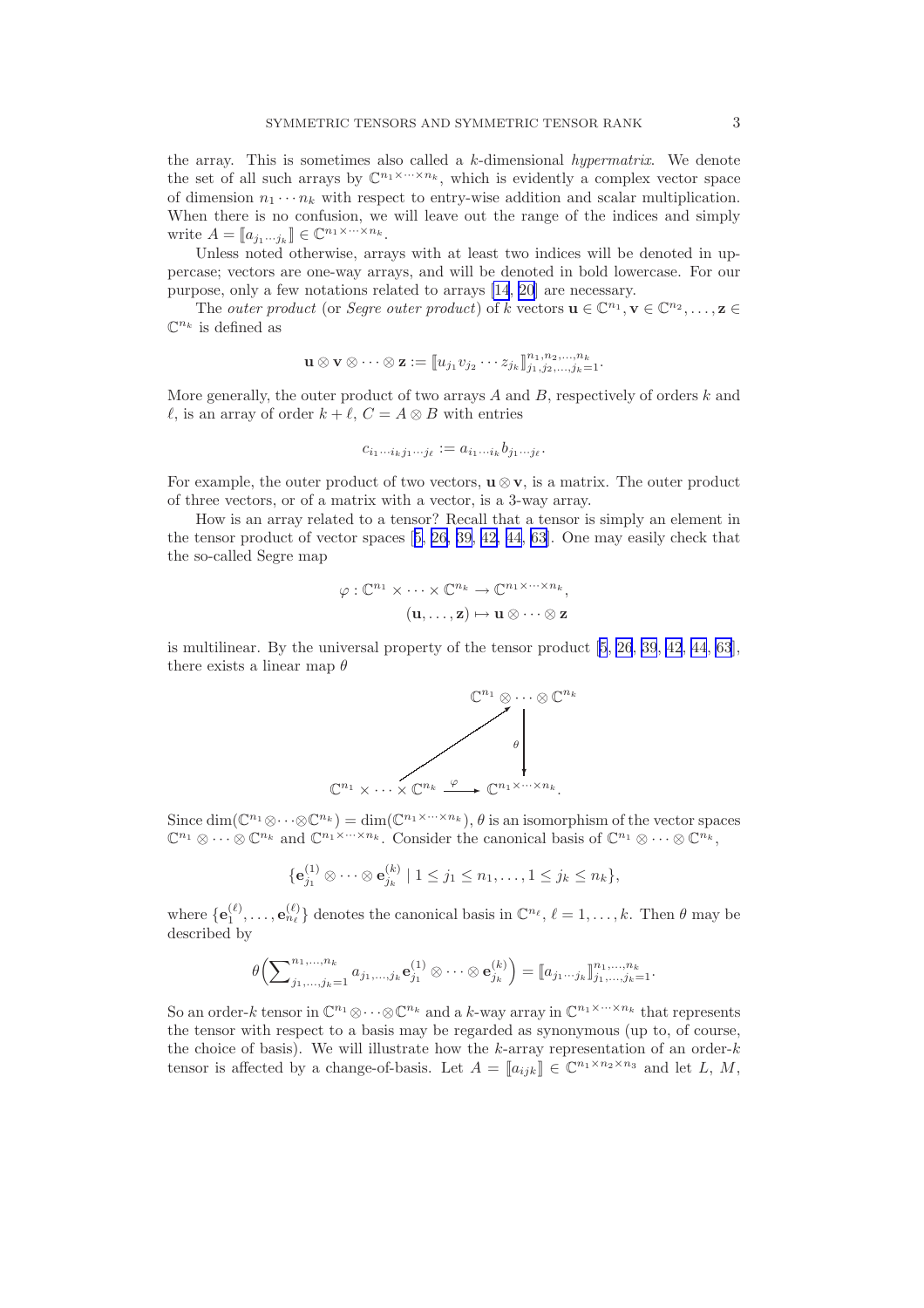<span id="page-4-0"></span>and N be three matrices of size  $r_1 \times n_1$ ,  $r_2 \times n_2$ , and  $r_3 \times n_3$ , respectively. Then the tensor A may be transformed by the multilinear map  $(L, M, N)$  into a tensor  $A' = \llbracket a'_{pqr} \rrbracket \in \mathbb{C}^{r_1 \times r_2 \times r_3}$  defined by

$$
a'_{pqr} = \sum_{i,j,k} l_{pi} m_{qj} n_{rk} a_{ijk}.
$$
\n(2.1)

When  $r_i = n_i$  and L, M, N are nonsingular matrices, the above multilinear map may be thought of as a change-of-bases (refer to [\[21\]](#page-25-0) for further discussions). We will call this map a multilinear transform of A.

In addition to the outer product, we also have an inner product or contraction product of two arrays. The mode-p inner product between two arrays  $A, B$  having the same pth dimension is denoted  $A\bullet_p B$ , and is obtained by summing over the pth index. More precisely, if A and B are of orders k and  $\ell$  respectively, this yields for  $p = 1$  the array  $C = A \bullet_1 B$  of order  $k + \ell - 2$ :

$$
c_{i_2\cdots i_k j_2\cdots j_\ell} = \sum\nolimits_{\alpha} a_{\alpha i_2\cdots i_k} b_{\alpha j_2\cdots j_\ell}.
$$

Notethat some authors [[20, 24](#page-25-0), [59\]](#page-26-0) denoted this contraction product as  $A \times_p B$  or  $\langle A, B \rangle_p$ . By convention, when the contraction is between a tensor and a matrix, it is convenient to assume that the summation is always done on the second matrix index. For instance, the multilinear transform in  $(2.1)$  may be expressed as  $A' =$  $A\bullet_1L\bullet_2M\bullet_3N$ . An alternative notation for (2.1) from the theory of group actions is  $A' = (L, M, N) \cdot A$ , which may be viewed as multiplying A on 'three sides' by the matrices  $L, M$ , and  $N$  [\[21](#page-25-0), [32](#page-25-0)].

3. Symmetric arrays and symmetric tensors. We shall say that a  $k$ -way array is *cubical* if all its k dimensions are identical, i.e.  $n_1 = \cdots = n_k = n$ . A cubical array will be called symmetric if its entries do not change under any permutation of its k indices. Formally, if  $\mathfrak{S}_k$  denotes the symmetric group of permutations on  $\{1, \ldots, k\}$ , then we have

DEFINITION 3.1. A k-way array  $[\![a_{j_1\cdots j_k}]\!] \in \mathbb{C}^{n \times \cdots \times n}$  is called symmetric if

$$
a_{i_{\sigma(1)}\cdots i_{\sigma(k)}} = a_{i_1\cdots i_k}, \qquad i_1, \ldots, i_k \in \{1, \ldots, n\},\
$$

for all permutations  $\sigma \in \mathfrak{S}_k$ .

For example, a 3-way array  $[\![a_{ijk}]\!] \in \mathbb{C}^{n \times n \times n}$  is symmetric if

$$
a_{ijk} = a_{ikj} = a_{jik} = a_{jki} = a_{kij} = a_{kji}
$$

for all  $i, j, k \in \{1, ..., n\}$ .

Such arrays have been improperly labeled 'supersymmetric' tensors (cf.[[10,](#page-24-0) [34](#page-25-0), [45\]](#page-25-0) among others); this terminology should be avoided since it refers to an entirely different class of tensors [\[7](#page-24-0)]. The word 'supersymmetric' has always been used in bothmathematics and physics [[25,](#page-25-0) [60, 62\]](#page-26-0) to describe objects with a  $\mathbb{Z}_2$ -grading and so using it in the sense of [\[10](#page-24-0), [34, 45\]](#page-25-0) is both inconsistent and confusing (the correct usage will be one in the sense of [\[7](#page-24-0)]). In fact, we will show below in Proposition [3.7](#page-8-0) that there is no difference between Definition 3.1 and the usual definition of a symmetric tensor in mathematics[[5,](#page-24-0) [26, 39, 42, 44](#page-25-0), [63](#page-26-0)]. In other words, the prefix 'super' in 'supersymmetric tensor', when used in the sense of[[10,](#page-24-0) [34, 45\]](#page-25-0), is superfluous.

We will write  $\mathsf{T}^k(\mathbb{C}^n) := \mathbb{C}^n \otimes \cdots \otimes \mathbb{C}^n$  (k copies), the set of all order-k dimension*n* cubical tensors. We define a group action  $\mathfrak{S}_k$  on  $\mathsf{T}^k(\mathbb{C}^n)$  as follows. For any  $\sigma \in \mathfrak{S}_k$ and  $\mathbf{x}_{i_1} \otimes \cdots \otimes \mathbf{x}_{i_k} \in \mathsf{T}^k(\mathbb{C}^n)$ , we let

$$
\sigma(\mathbf{x}_{i_1} \otimes \cdots \otimes \mathbf{x}_{i_k}) := \mathbf{x}_{i_{\sigma(1)}} \otimes \cdots \otimes \mathbf{x}_{i_{\sigma(k)}}
$$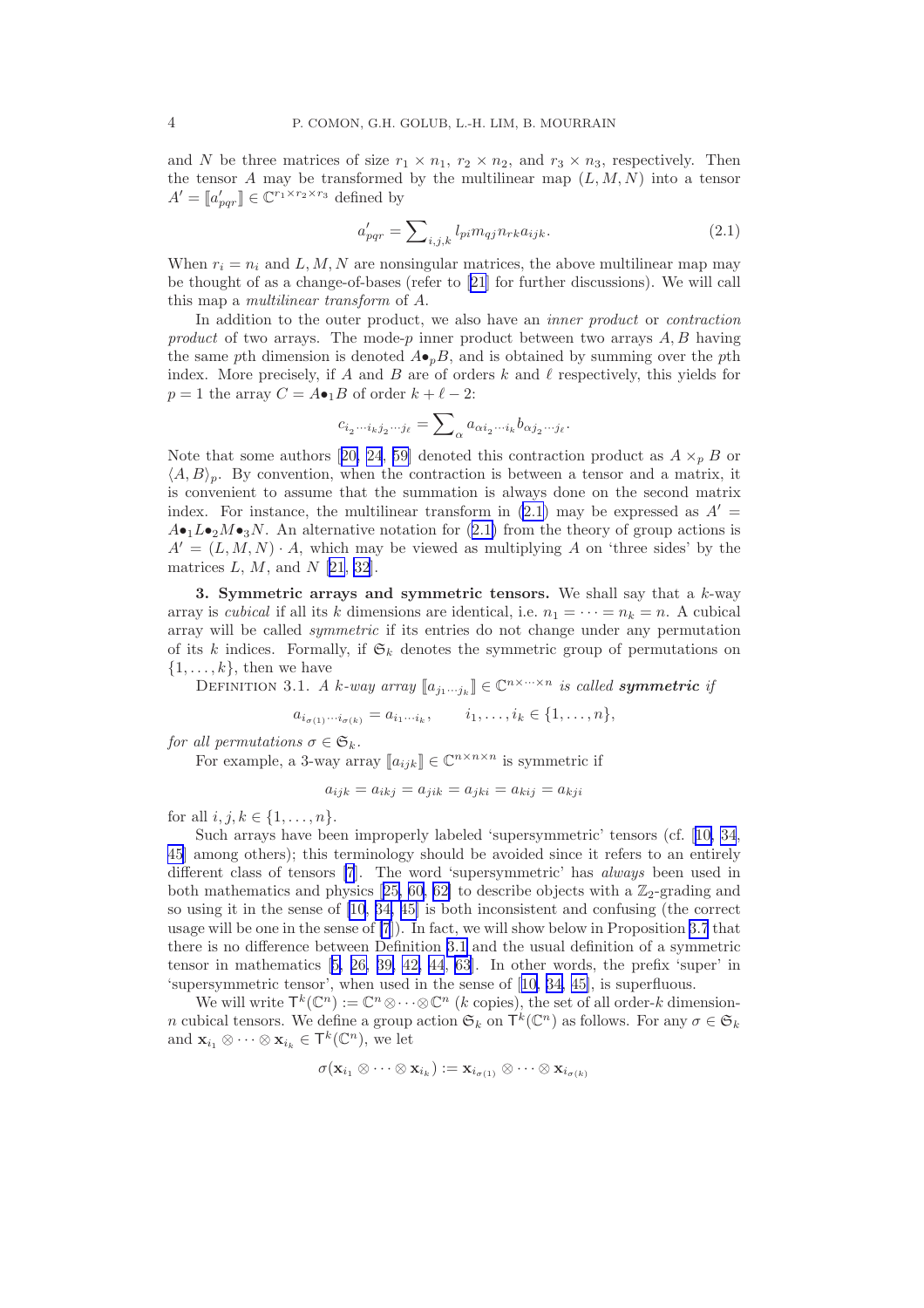<span id="page-5-0"></span>and extend this linearly to all of  $\mathsf{T}^k(\mathbb{C}^n)$ . Thus each  $\sigma \in \mathfrak{S}_k$  defines a linear operator  $\sigma: \mathsf{T}^k(\mathbb{C}^n) \to \mathsf{T}^k(\mathbb{C}^n)$ . The standard definition of a symmetric tensor in mathematics [[5,](#page-24-0) [26, 39, 42, 44](#page-25-0), [63](#page-26-0)] looks somewhat different from Definition [3.1](#page-4-0) and is given as follows.

DEFINITION 3.2. An order-k tensor  $A \in \mathsf{T}^k(\mathbb{C}^n)$  is **symmetric** if

$$
\sigma(A) = A \tag{3.1}
$$

for all permutations  $\sigma \in \mathfrak{S}_k$ . The set of symmetric tensors in  $\mathsf{T}^k(\mathbb{C}^n)$  will be denoted by  $\mathsf{S}^k(\mathbb{C}^n)$ .

Let  $S: \mathsf{T}^k(\mathbb{C}^n) \to \mathsf{T}^k(\mathbb{C}^n)$  be the linear operator defined by

$$
S := \frac{1}{k!} \sum_{\sigma \in \mathfrak{S}_k} \sigma.
$$

Note that given any  $\sigma \in \mathfrak{S}_k$ ,

$$
\sigma \circ S = S \circ \sigma = S.
$$

Here  $\circ$  denotes the composition of the linear operators  $\sigma$  and S.

PROPOSITION 3.3. An order-k tensor  $A \in \mathsf{T}^k(\mathbb{C}^n)$  is symmetric if and only if

$$
S(A) := \frac{1}{k!} \sum_{\sigma \in \mathfrak{S}_k} \sigma(A) = A.
$$

Proof. Clearly, if A is symmetric, then

$$
S(A) = \frac{1}{k!} \sum_{\sigma \in \mathfrak{S}_k} \sigma(A) = \frac{1}{k!} \sum_{\sigma \in \mathfrak{S}_k} A = A.
$$

Conversely, if  $S(A) = A$ , then

$$
\sigma(A) = \sigma(S(A)) = \sigma \circ S(A) = S(A) = A
$$

for all  $\sigma \in \mathfrak{S}_k$ ; and so A is symmetric.  $\Box$ 

In other words, a symmetric tensor is an eigenvector of the linear operator  $S$  with eigenvalue 1.  $\mathsf{S}^k(\mathbb{C}^n)$  is the 1-eigenspace of  $S: \mathsf{T}^k(\mathbb{C}^n) \to \mathsf{T}^k(\mathbb{C}^n)$ . Proposition 3.3 implies that  $S^k(\mathbb{C}^n) = S(T^k(\mathbb{C}^n))$  and it is also easy to see that S is a projection of  $\mathsf{T}^k(\mathbb{C}^n)$  onto the subspace  $\mathsf{S}^k(\mathbb{C}^n)$ , i.e.  $S^2 = S$ .

3.1. Equivalence with homogeneous polynomials. We adopt the following standard shorthand. For any  $e_{i_1}, \ldots, e_{i_k} \in \mathbb{C}^n$  with  $i_1, \ldots, i_k \in \{1, \ldots, n\}$ , we write

$$
\mathbf{e}_{i_1} \cdots \mathbf{e}_{i_k} := S(\mathbf{e}_{i_1} \otimes \cdots \otimes \mathbf{e}_{i_k}) = \frac{1}{k!} \sum_{\sigma \in \mathfrak{S}_k} \mathbf{e}_{i_{\sigma(1)}} \otimes \cdots \otimes \mathbf{e}_{i_{\sigma(k)}}.
$$
(3.2)

Then since  $S\sigma = S$ , the term  $\mathbf{e}_{i_1} \cdots \mathbf{e}_{i_k}$  depends only on the number of times each  $\mathbf{e}_i$ enters this product and we may write

$$
\mathbf{e}_{i_1} \cdots \mathbf{e}_{i_k} = \mathbf{e}_1^{p_1} \cdots \mathbf{e}_n^{p_n}
$$
 (3.3)

where  $p_i$  is the multiplicity (which may be 0) of occurrence of  $\mathbf{e}_i$  in  $\mathbf{e}_{i_1} \cdots \mathbf{e}_{i_k}$ . Note that  $p_1, \ldots, p_n$  are nonnegative integers satisfying  $p_1 + \cdots + p_n = k$ .

PROPOSITION 3.4. Let  $\{e_1, \ldots, e_n\}$  be a basis of  $\mathbb{C}^n$ . Then

$$
\{S(\mathbf{e}_{i_1} \otimes \cdots \otimes \mathbf{e}_{i_k}) \mid 1 \leq i_1 \leq \cdots \leq i_k \leq n\}
$$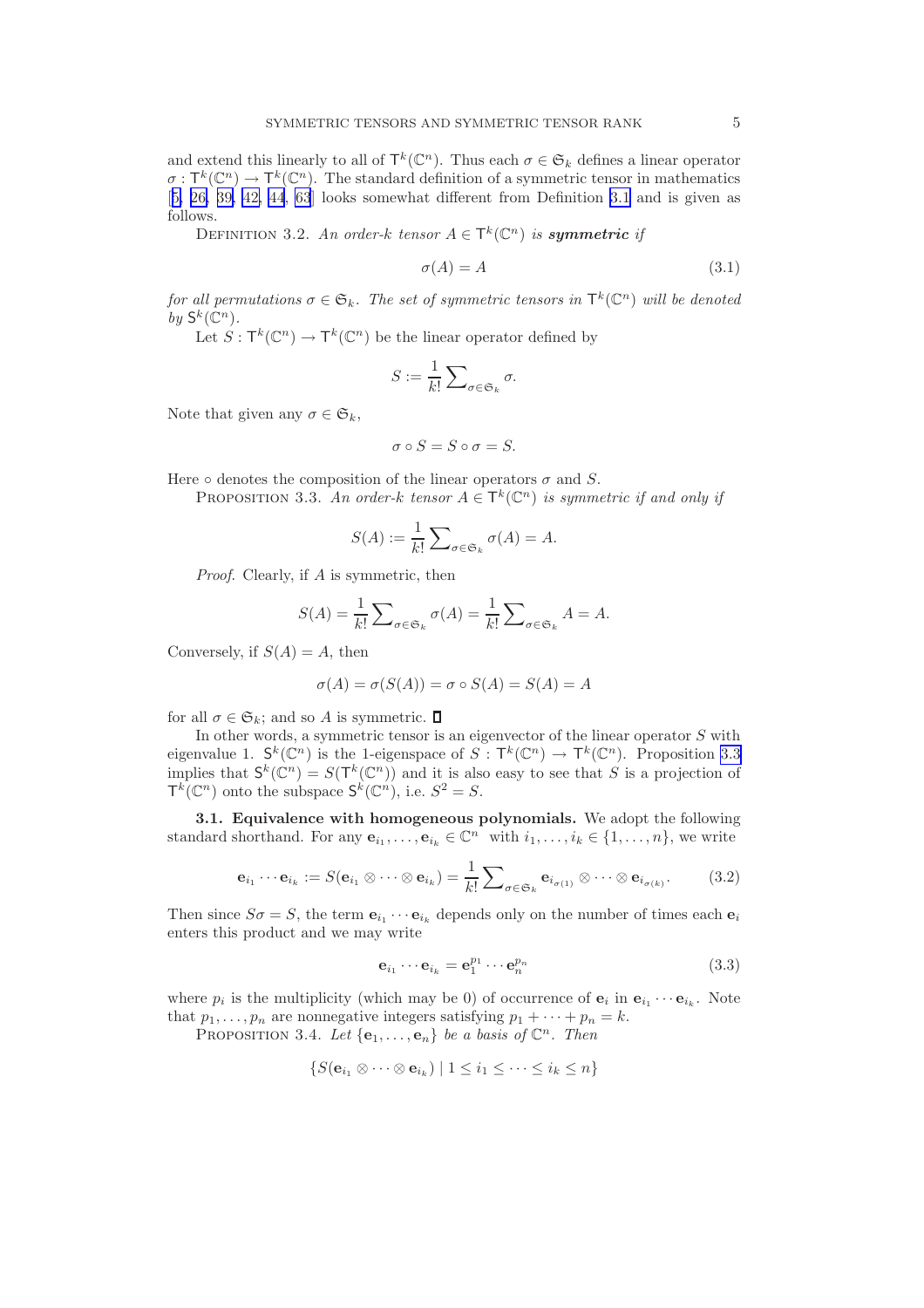<span id="page-6-0"></span>or, explicitly,

$$
\Big\{\frac{1}{k!}\sum\nolimits_{\sigma\in\mathfrak{S}_k}\mathbf{e}_{i_{\sigma(1)}}\otimes\cdots\otimes\mathbf{e}_{i_{\sigma(k)}}\ \Big|\ 1\leq i_1\leq\cdots\leq i_k\leq n\Big\},\
$$

is a basis of  $\mathsf{S}^k(\mathbb{C}^n)$ . Furthermore,

$$
\dim_{\mathbb{C}} \mathsf{S}^k(\mathbb{C}^n) = \binom{n+k-1}{k}.
$$

*Proof.* Since  $\mathcal{B} = \{ \mathbf{e}_{i_1} \otimes \cdots \otimes \mathbf{e}_{i_k} \mid 1 \leq i_1 \leq n, \ldots, 1 \leq i_k \leq n \}$  is a basis for  $\mathsf{T}^k(\mathbb{C}^n)$  and since S maps  $\mathsf{T}^k(\mathbb{C}^n)$  onto  $\mathsf{S}^k(\mathbb{C}^n)$ , the set

$$
S(\mathcal{B}) = \{ \mathbf{e}_{i_1} \cdots \mathbf{e}_{i_k} \mid 1 \leq i_1 \leq \cdots \leq i_k \leq n \} = \{ \mathbf{e}_1^{p_1} \cdots \mathbf{e}_n^{p_n} \mid p_1 + \cdots + p_n = k \}
$$

spans  $\mathsf{S}^k(\mathbb{C}^n)$ . Vectors in  $S(\mathcal{B})$  are linearly independent: if  $(p_1,\ldots,p_n) \neq (q_1,\ldots,q_n)$ , then the tensors  $\mathbf{e}_1^{p_1} \cdots \mathbf{e}_n^{p_n}$  and  $\mathbf{e}_1^{q_1} \cdots \mathbf{e}_n^{q_n}$  are respectively linear combinations of two non-intersecting subsets of basis elements of  $\mathsf{T}^k(\mathbb{C}^n)$ . The cardinality of  $S(\mathcal{B})$  is precisely number of partitions of k into a sum of n nonnegative integers, i.e.  $\binom{n+k-1}{k}$ .  $\Box$ 

If we regard  $e_j$  in [\(3.3\)](#page-5-0) as variables (i.e. indeterminates), then every symmetric tensor of order  $k$  and dimension  $n$  may be uniquely associated with a *homogeneous* polynomial of degree k in n variables. Recall that these are just polynomials in n variables whose constituting monomials all have the same total degree  $k$ . Homogeneous polynomials are also called quantics and those of degrees 1, 2, and 3 are often called linear forms, quadratic forms, and cubic forms (or just cubics) respectively. From now on, we will use more standard notation for the variables —  $x_i$  instead of  $e_i$ . So the monomial on the RHS of [\(3.3\)](#page-5-0) now becomes  $x_1^{p_1} \cdots x_n^{p_n}$ . To further simplify this notation, we will adopt the following standard *multi-index notations*:

$$
\mathbf{x}^{\mathbf{p}} := \prod\nolimits_{k=1}^n x_k^{p_k} \quad \text{and} \quad |\mathbf{p}| := \sum\nolimits_{k=1}^n p_k,
$$

where **p** denotes a k-vector of nonnegative integers. We will also write  $\mathbb{C}[x_1, \ldots, x_n]_k$ for the set of homogeneous polynomials of degree  $k$  in n variables (again a standard notation). Then any symmetric tensor  $[\![a_{j_1\cdots j_k}]\!] = [\![a_j]\!] \in S^k(\mathbb{C}^n)$  can be associated with a unique homogeneous polynomial  $F \in \mathbb{C}[x_1, \ldots, x_n]_k$  via the expression

$$
F(\mathbf{x}) = \sum_{j} a_j \mathbf{x}^{p(j)},\tag{3.4}
$$

where for every  $\mathbf{j} = (j_1, \ldots, j_k)$ , one associates bijectively the nonnegative integer vector  $p(j) = (p_1(j), \ldots, p_n(j))$  with  $p_j(j)$  counting the number of times index j appears in j [\[16](#page-24-0), [14](#page-24-0)]. We have in particular  $|p(j)| = k$ . The converse is true as well, and the correspondence between symmetric tensors and homogeneous polynomials is obviously bijective. Thus

$$
\mathsf{S}^k(\mathbb{C}^n) \cong \mathbb{C}[x_1,\ldots,x_n]_k. \tag{3.5}
$$

This justifies the use of the Zariski topology, where the elementary closed subsets are the common zeros of a finite number of homogeneous polynomials [\[48](#page-25-0)]. Note that for asymmetric tensors, the same association is not possible (although they can still be associated with polynomials via another bijection). As will be subsequently seen,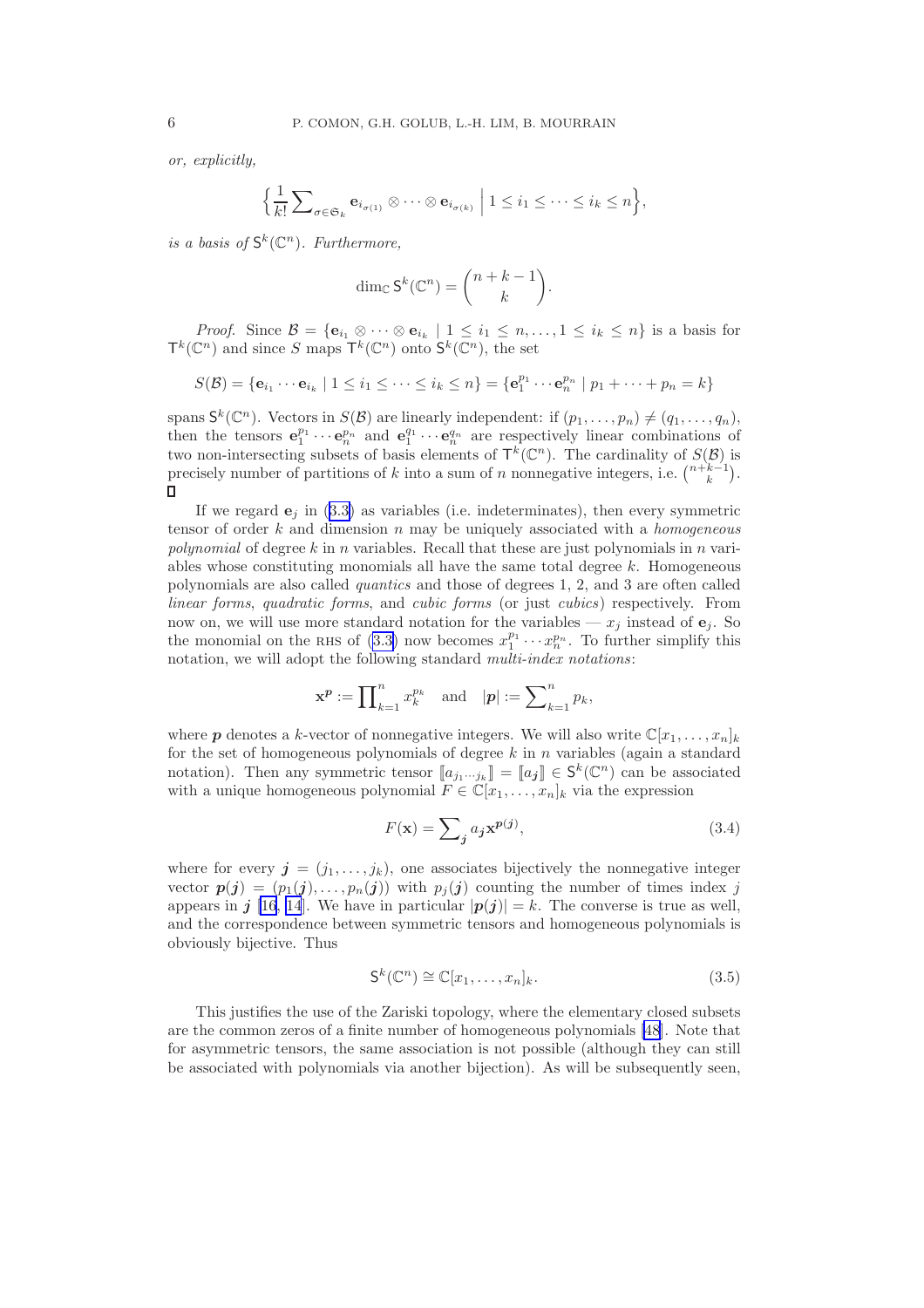<span id="page-7-0"></span>this identification of symmetric tensors with homogeneous polynomials will allow us to prove some interesting facts about symmetric tensor rank.

We will now proceed to define a useful 'inner product' on  $\mathbb{C}[x_1, \ldots, x_n]_k$ . For any  $F, G \in \mathbb{C}[x_1, \ldots, x_n]_k$  written as

$$
F(\mathbf{x}) = \sum_{|\mathbf{p}|=k} {k \choose p_1, \dots, p_n} a_{\mathbf{p}} \mathbf{x}^{\mathbf{p}}, \qquad G(\mathbf{x}) = \sum_{|\mathbf{p}|=k} {k \choose p_1, \dots, p_n} b_{\mathbf{p}} \mathbf{x}^{\mathbf{p}},
$$

we let

$$
\langle F, G \rangle := \sum_{|\boldsymbol{p}|=k} {k \choose p_1, \ldots, p_n} a_{\boldsymbol{p}} b_{\boldsymbol{p}} = \sum_{p_1 + \cdots + p_n = k} \frac{k!}{p_1! \cdots p_n!} a_{p_1 \cdots p_n} b_{p_1 \cdots p_n}.
$$

Note that  $\langle \cdot, \cdot \rangle$  cannot be an inner product in the usual sense since  $\langle F, F \rangle$  is in general complex valued (recall that for an inner product, we will need  $\langle F, F \rangle \geq 0$  for all F). However, we will show that it is a non-degenerate symmetric bilinear form.

LEMMA 3.5. The bilinear form  $\langle \cdot, \cdot \rangle : \mathbb{C}[x_1, \ldots, x_n]_k \times \mathbb{C}[x_1, \ldots, x_n]_k \to \mathbb{C}$  defined above is symmetric and non-degenerate. In other words,  $\langle F, G \rangle = \langle G, F \rangle$  for every  $F, G \in \mathbb{C}[x_1, \ldots, x_n]_k$ ; and if  $\langle F, G \rangle = 0$  for all  $G \in \mathbb{C}[x_1, \ldots, x_n]_k$ , then  $F \equiv 0$ .

Proof. The bilinearity and symmetry is immediate from definition. Suppose  $\langle F, G \rangle = 0$  for all  $G \in \mathbb{C}[x_1, \ldots, x_n]_k$ . Choose G to be the monomials

$$
G_{p}(\mathbf{x}) = {k \choose p_{1}, \dots, p_{n}} \mathbf{x}^{p}
$$

where  $|\mathbf{p}| = k$  and we see immediately that

$$
a_{p} = \langle F, G_{p} \rangle = 0.
$$

Thus  $F \equiv 0$ .  $\Box$ 

In the special case where  $G$  is the kth power of a linear form, we have the following lemma. The main interest in introducing this inner product lies precisely in establishing this lemma.

LEMMA 3.6. Let  $G = (\beta_1 x_1 + \cdots + \beta_n x_n)^k$ . Then for any  $F \in \mathbb{C}[x_1, \ldots, x_n]_k$ , we have

$$
\langle F, G \rangle = F(\beta_1, \ldots, \beta_n),
$$

*i.e.* F evaluated at  $(\beta_1, \ldots, \beta_n) \in \mathbb{C}^n$ .

*Proof.* Let  $b_p = \beta_1^{p_1} \cdots \beta_n^{p_n}$  for all  $p = (p_1, \ldots, p_n)$  such that  $|p| = k$ . The multinomial expansion then yields

$$
(\beta_1 x_1 + \dots + \beta_n x_n)^k = \sum_{|\boldsymbol{p}|=k} {k \choose p_1, \dots, p_n} b_{\boldsymbol{p}} \mathbf{x}^{\boldsymbol{p}}.
$$

For any  $F(\mathbf{x}) = \sum_{|\mathbf{p}|=k} {k \choose p_1,...,p_n} a_{\mathbf{p}} \mathbf{x}^{\mathbf{p}},$ 

$$
F(\beta_1,\ldots,\beta_n)=\sum\nolimits_{|\boldsymbol{p}|=k}\binom{k}{p_1,\ldots,p_n}a_{\boldsymbol{p}}b_{\boldsymbol{p}}=\langle F,G\rangle
$$

as required.  $\square$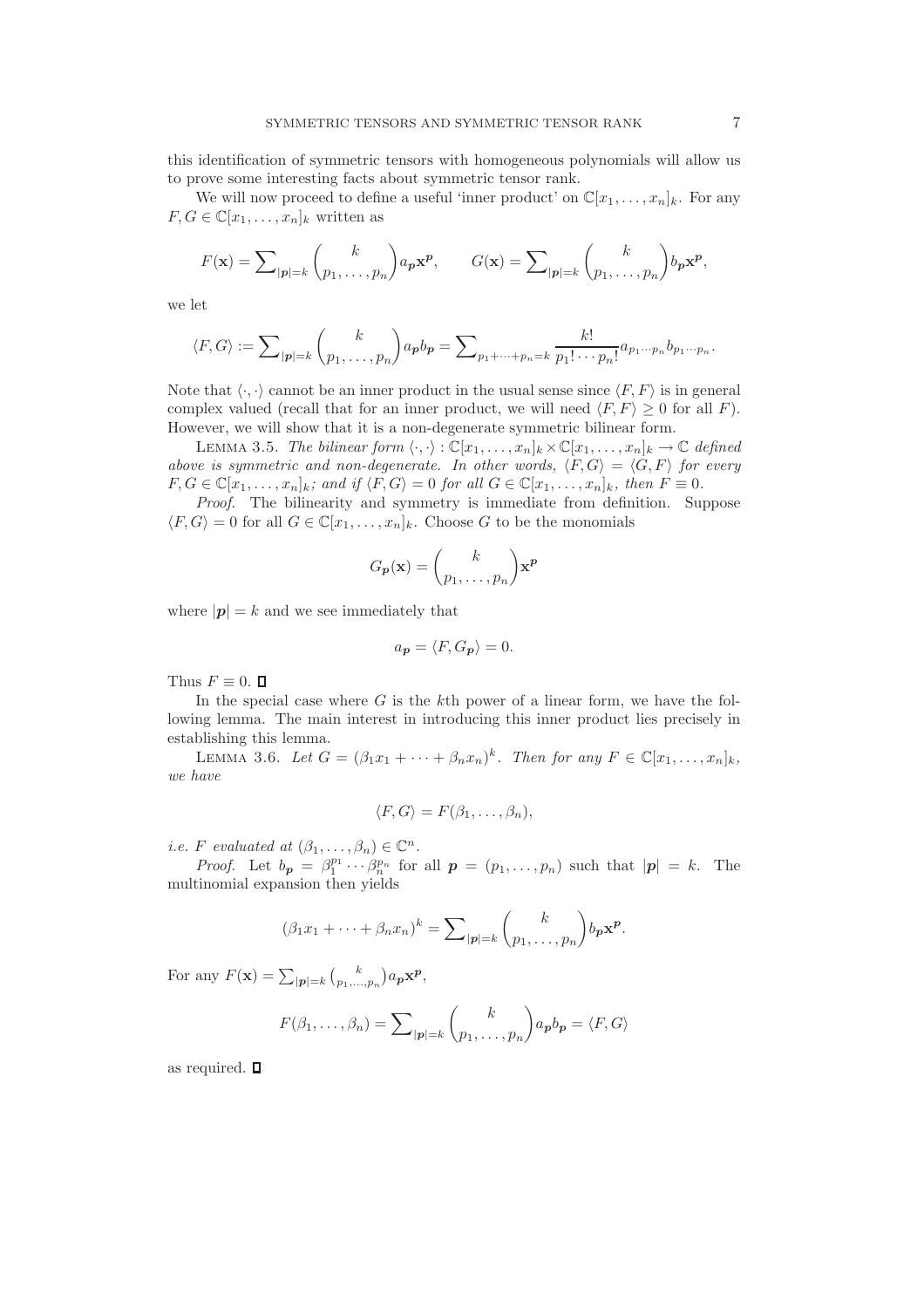<span id="page-8-0"></span>3.2. Equivalence with usual definition. As mentioned earlier, we will show that a tensor is symmetric in the sense of Definition [3.2](#page-5-0) if and only if its corresponding array is symmetric in the sense of Definition [3.1.](#page-4-0)

PROPOSITION 3.7. Let  $A \in \mathsf{T}^k(\mathbb{C}^n)$  and  $[\![a_{j_1\cdots j_k}]\!] \in \mathbb{C}^{n \times \cdots \times n}$  be its corresponding k-array. Then

$$
\sigma(A) = A
$$

for all permutations  $\sigma \in \mathfrak{S}_k$  if and only if

$$
a_{i_{\sigma(1)}\cdots i_{\sigma(k)}} = a_{i_1\cdots i_k}, \qquad i_1, \ldots, i_k \in \{1, \ldots, n\},\
$$

for all permutations  $\sigma \in \mathfrak{S}_k$ .

*Proof.* Suppose  $[a_{i_1\cdots i_k}] \in \mathbb{C}^{n \times \cdots \times n}$  is symmetric in the sense of Definition [3.1](#page-4-0). Then the corresponding tensor

$$
A = \sum_{i_1,\dots,i_k=1}^n a_{i_1\cdots i_k} \mathbf{e}_{i_1} \otimes \cdots \otimes \mathbf{e}_{i_k},
$$

where  $\{e_1, \ldots, e_n\}$  denotes the canonical basis in  $\mathbb{C}^n$ , satisfies the following:

$$
S(A) = \sum_{i_1, \dots, i_k=1}^{n} a_{i_1 \cdots i_k} S(\mathbf{e}_{i_1} \otimes \cdots \otimes \mathbf{e}_{i_k})
$$
 (S linear)  
\n
$$
= \frac{1}{k!} \sum_{i_1, \dots, i_k=1}^{n} a_{i_1 \cdots i_k} \left[ \sum_{\sigma \in \mathfrak{S}_k} \mathbf{e}_{i_{\sigma(1)}} \otimes \cdots \otimes \mathbf{e}_{i_{\sigma(k)}} \right]
$$
  
\n
$$
= \frac{1}{k!} \sum_{i_1, \dots, i_k=1}^{n} \left[ \sum_{\sigma \in \mathfrak{S}_k} a_{i_{\sigma(1)} \cdots i_{\sigma(k)}} \right] \mathbf{e}_{i_1} \otimes \cdots \otimes \mathbf{e}_{i_k}
$$
  
\n
$$
= \frac{1}{k!} \sum_{i_1, \dots, i_k=1}^{n} k! a_{i_1 \cdots i_k} \mathbf{e}_{i_1} \otimes \cdots \otimes \mathbf{e}_{i_k}
$$
 ([[a<sub>i\_1 \cdots i\_k</sub>]] symmetric)  
\n
$$
= A.
$$
 (S linear)

Hence A is a symmetric tensor in the sense of Definition [3.2](#page-5-0).

Conversely, let  $A \in \mathsf{T}^k(\mathbb{C}^n)$  be symmetric in the sense of Definition [3.2](#page-5-0) and

$$
A = \sum_{i_1,\dots,i_k=1}^n a_{i_1\cdots i_k} \mathbf{e}_{i_1} \otimes \cdots \otimes \mathbf{e}_{i_k}
$$

be the expression of A with respect to  $\{e_{i_1} \otimes \cdots \otimes e_{i_k} \mid 1 \leq i_1, \ldots i_k \leq n\}$ , the canonical basis of  $\mathsf{T}^k(\mathbb{C}^n)$ . Then

$$
S(A) = A
$$

implies

$$
\sum\nolimits_{i_1,\ldots,i_k=1}^n \left[ \frac{1}{k!} \sum\nolimits_{\sigma \in \mathfrak{S}_k} a_{i_{\sigma(1)}\cdots i_{\sigma(k)}} \right] \mathbf{e}_{i_1} \otimes \cdots \otimes \mathbf{e}_{i_k} = \sum\nolimits_{i_1,\ldots,i_k=1}^n a_{i_1\cdots i_k} \mathbf{e}_{i_1} \otimes \cdots \otimes \mathbf{e}_{i_k}.
$$

Since  $\{\mathbf{e}_{i_1} \otimes \cdots \otimes \mathbf{e}_{i_k} \mid 1 \leq i_1, \ldots i_k \leq n\}$  is a linearly independent set, we must have

$$
\frac{1}{k!} \sum_{\sigma \in \mathfrak{S}_k} a_{i_{\sigma(1)} \cdots i_{\sigma(k)}} = a_{i_1 \cdots i_k} \quad \text{for all } i_1, \ldots, i_k \in \{1, \ldots, n\}.
$$
 (3.6)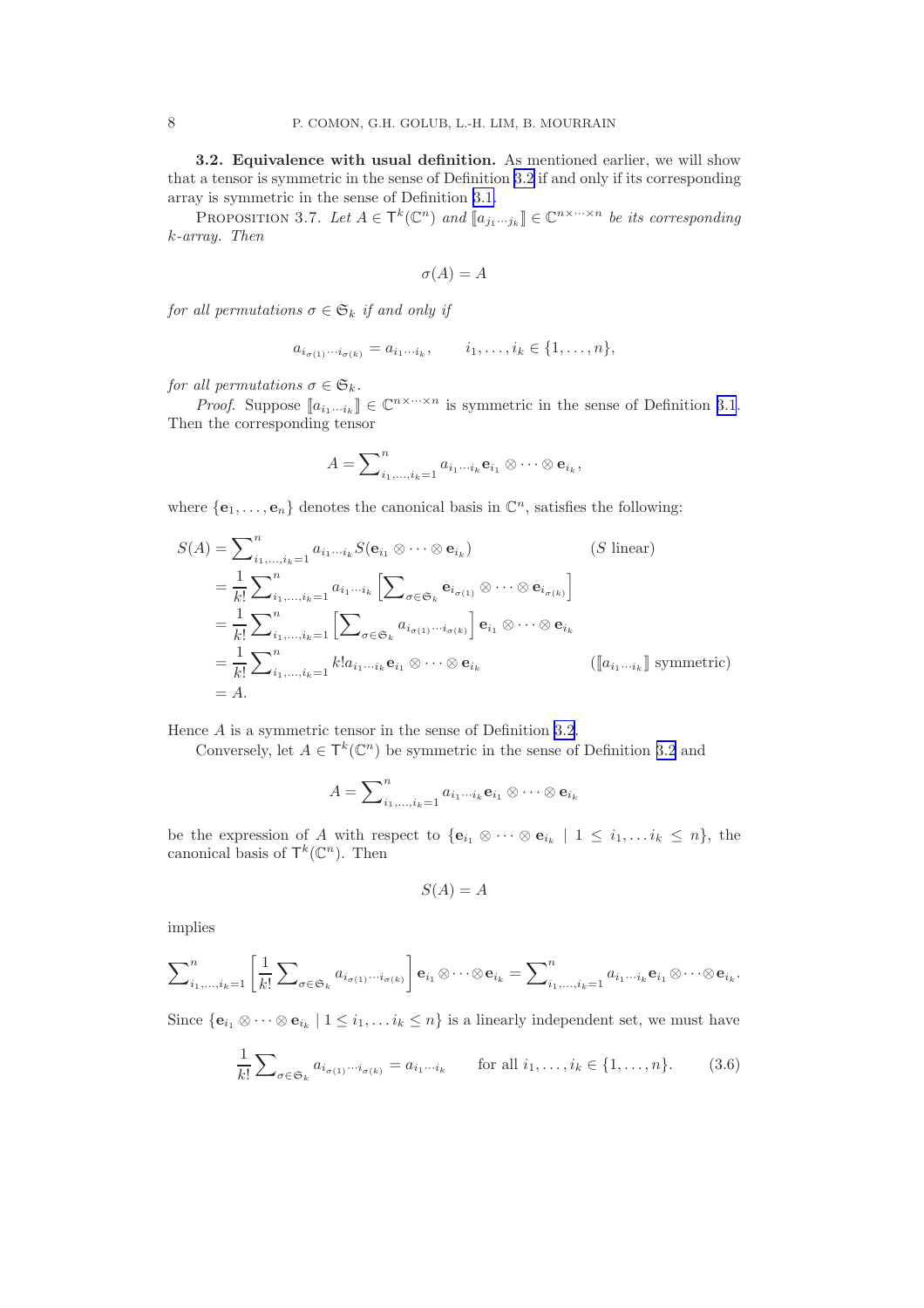<span id="page-9-0"></span>For any given  $\tau \in \mathfrak{S}_k$ , we have

$$
a_{i_{\tau(1)}\cdots i_{\tau(k)}} = \frac{1}{k!} \sum_{\sigma \in \mathfrak{S}_k} a_{i_{\sigma(\tau(1))}\cdots i_{\sigma(\tau(k))}}
$$
 (by (3.6))  
\n
$$
= \frac{1}{k!} \sum_{\sigma \in \tau \mathfrak{S}_k} a_{i_{\sigma(1)}\cdots i_{\sigma(k)}}
$$
  
\n
$$
= \frac{1}{k!} \sum_{\sigma \in \mathfrak{S}_k} a_{i_{\sigma(1)}\cdots i_{\sigma(k)}}
$$
 ( $\tau \mathfrak{S}_k = \mathfrak{S}_k$  as  $\mathfrak{S}_k$  is a group)  
\n
$$
= a_{i_1\cdots i_k}
$$
 (by (3.6)).

Since this holds for arbitrary  $\tau \in \mathfrak{S}_k$ , the array  $[\![a_{i_1\cdots i_k}]\!]$  is symmetric in the sense of Definition [3.1](#page-4-0).  $\square$ 

4. Notions of rank for symmetric tensors. We will discuss two notions of rank for symmetric tensors — the outer product rank (defined for all tensors) and the symmetric outer product rank (defined only for symmetric tensors). We will show that under certain conditions, they are one and the same. However it is not known if they are equal on all symmetric tensors in general.

4.1. Outer product decomposition and rank. Any tensor can always be decomposed (possibly non-uniquely) as:

$$
A = \sum_{i=1}^{r} \mathbf{u}_i \otimes \mathbf{v}_i \otimes \cdots \otimes \mathbf{w}_i.
$$
 (4.1)

The tensor rank, rank(A), is defined as the smallest integer r such that this decomposition holds exactly[[29, 30](#page-25-0)]. Among other properties, note that this outer product decomposition remains valid in a ring, and that an outer product decomposition of a multilinear transform of A equals the multilinear transform of an outer product decomposition of A. In other words, if  $(4.1)$  is an outer product decomposition of A, then

$$
A\bullet_1 L\bullet_2 M\bullet_3 \cdots \bullet_k N = \sum\nolimits_{i=1}^r L\mathbf{u}_i \otimes M\mathbf{v}_i \otimes \cdots \otimes N\mathbf{w}_i
$$

is an outer product decomposition of  $A\bullet_1 L\bullet_2 M\bullet_3 \cdots \bullet_k N$ , which may also be written as  $(L, M, \ldots, N) \cdot A$ . The outer product decomposition has often been regarded synonymously as the data analytic models CANDECOMP  $[11]$  $[11]$  and PARAFAC  $[28]$  $[28]$  where the decomposition is used to analyze multiway psychometric data.

DEFINITION 4.1. The rank of  $A = [a_{j_1 \cdots j_k}] \in \mathbb{C}^{d_1 \times \cdots \times d_k}$  is defined as

$$
rank(A) := \min\{r \mid A = \sum_{i=1}^r \mathbf{u}_i \otimes \mathbf{v}_i \otimes \cdots \otimes \mathbf{w}_i\}.
$$

If  $A = [a_{j_1 \cdots j_k}] \in S^k(\mathbb{C}^n)$ , then we may also define the notion of symmetric rank via

$$
rank_{\mathsf{S}}(A) := \min \{ s \mid A = \sum_{i=1}^{s} \mathbf{y}_i \otimes \cdots \otimes \mathbf{y}_i \}.
$$

Note that over  $\mathbb{C}$ , the coefficients  $\lambda_i$  appearing in decomposition ([1.1](#page-1-0)) may be set to 1; this is legitimate since any complex number admits a  $k$ th root in  $\mathbb{C}$ . Henceforth, we will adopt the following notation

$$
\mathbf{y}^{\otimes k} := \overbrace{\mathbf{y} \otimes \cdots \otimes \mathbf{y}}^{k \text{ copies}}.
$$
 (4.2)

If in (4.1), we have  $\mathbf{u}_i = \mathbf{v}_i = \cdots = \mathbf{w}_i$  for every i, then we may call it a symmetric outer product decomposition, yielding a symmetric rank, ranks(A). Constraints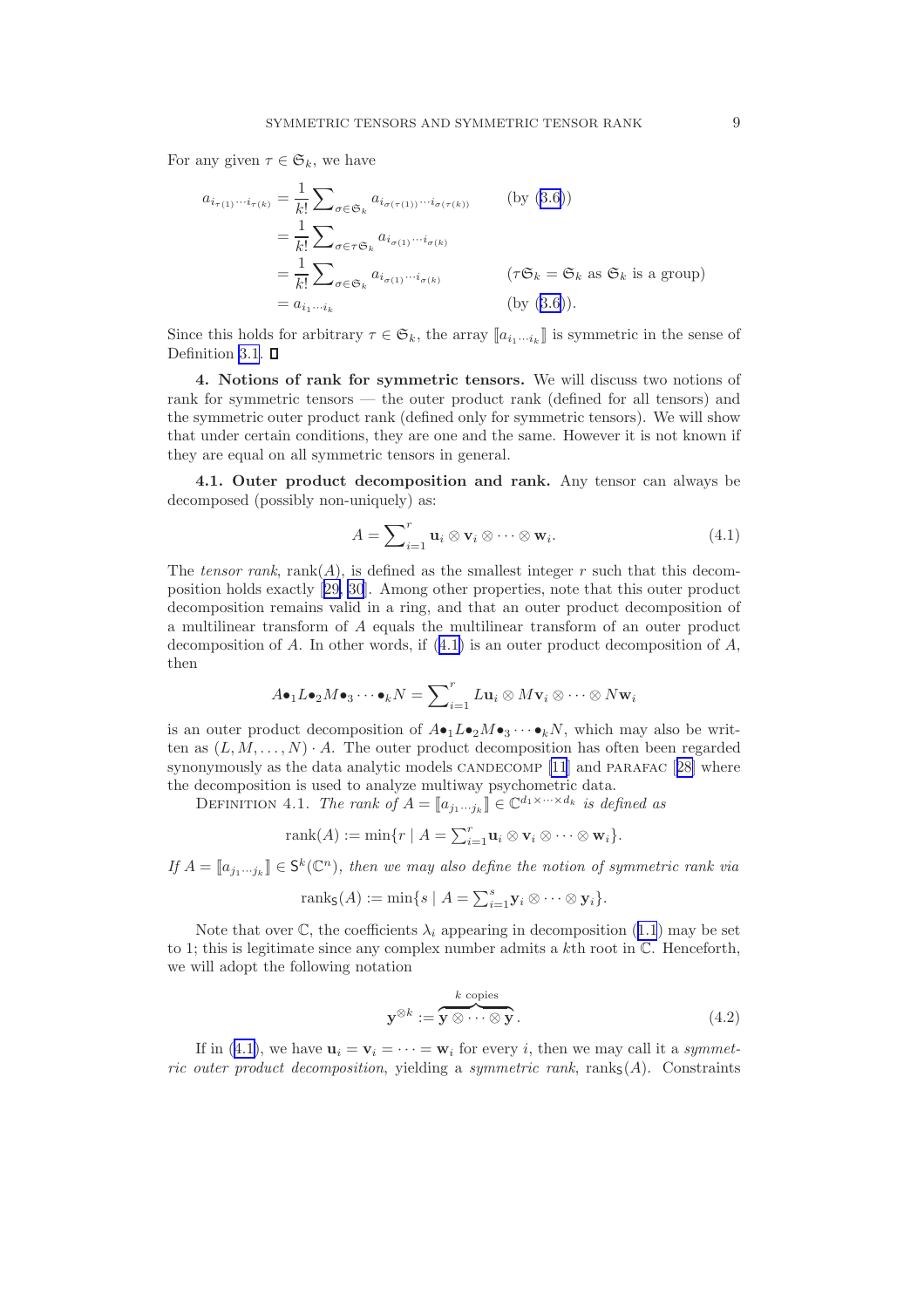<span id="page-10-0"></span>other than full symmetry may be relevant in some application areas, such as partial symmetryas in INDSCAL  $[11, 57]$  $[11, 57]$  $[11, 57]$ , or positivity/non-negativity  $[41, 50, 54]$  $[41, 50, 54]$  $[41, 50, 54]$ .

The definition of symmetric rank is not vacuous because of the following result. LEMMA 4.2. Let  $A \in S^k(\mathbb{C}^n)$ . Then there exist  $\mathbf{y}_1, \ldots, \mathbf{y}_s \in \mathbb{C}^n$  such that

$$
A = \sum\nolimits_{i=1}^s \mathbf{y}_i^{\otimes k}.
$$

Proof. What we actually have to prove, is that the vector space generated by the kth powers of linear forms  $L(\mathbf{x})^k$  (for all  $L \in \mathbb{C}^n$ ) is not included in a hyperplane of  $\mathsf{S}^k(\mathbb{C}^n)$ . This is indeed true, because otherwise there would exist a non-zero element of  $\mathsf{S}^k(\mathbb{C}^n)$  which is orthogonal, under the bilinear form  $\langle \cdot, \cdot \rangle$ , to all  $L(\mathbf{x})^k$  for  $L \in \mathbb{C}^n$ . Equivalently, by Lemma [3.6,](#page-7-0) there exists a non-zero polynomial  $q(\mathbf{x})$  of degree k such that  $q(L) = 0$  for all  $L \in \mathbb{C}^n$ . But this is impossible, since a non-zero polynomial does not vanish identically on  $\mathbb{C}^n$ .

Lemma 4.2 may be viewed as a particular case of a basic result in algebraic geometry, stating that the linear space generated by points of an algebraic variety that is not included in a hyperplane, i.e. a subspace of codimension 1, is the whole space [\[27](#page-25-0), [18, 48\]](#page-25-0). For completeness, a proof of our special case is given above. Note that it follows from the proof that

$$
\text{rank}_{\mathsf{S}}(A) \le \binom{n+k-1}{k}
$$

for all  $A \in \mathsf{S}^k(\mathbb{C}^n)$ .

On the other hand, given a symmetric tensor A, one can compute its outer product decomposition either in  $\mathsf{S}^k(\mathbb{C}^n)$  or in  $\mathsf{T}^k(\mathbb{C}^n)$ . Since the outer product decomposition in  $\mathsf{S}^k(\mathbb{C}^n)$  is constrained, it follows that for all  $A \in \mathsf{S}^k(\mathbb{C}^n)$ ,

$$
rank(A) \le rank_{\mathsf{S}}(A). \tag{4.3}
$$

We will show that equality holds generically when ranks(A)  $\leq n$  and when k is sufficiently large with respect to n, and always holds when  $\text{rank}_S(A) = 1, 2$ . While we do not know if the equality holds in general, we suspect that this is the case as we are unaware of any counterexample.

4.2. Secant varieties of the Veronese variety. Let us recall here the correspondence between symmetric outer product decompositions and secant varieties of the Veronese variety. By the bijective correspondence between symmetric tensors and homogeneous polynomials established in [\(3.5](#page-6-0)), we may discuss this in the context of homogeneous polynomials. The set of homogeneous polynomials that may be written as a kth power of a linear form,  $\beta(x)^k = (\beta_1 x_1 + \cdots + \beta_n x_n)^k$  for  $\beta = (\beta_1, \ldots, \beta_n) \in \mathbb{C}^n$ , is a closed algebraic set. We may consider this construction as a map from  $\mathbb{C}^n$  to the space of symmetric tensors given by

$$
\nu_{n,k}: \mathbb{C}^n \to \mathbb{C}[x_1,\ldots,x_n]_k \cong \mathsf{S}^k(\mathbb{C}^n),
$$

$$
\beta \mapsto \beta(x)^k.
$$

The image  $\nu_{n,k}(\mathbb{C}^n)$  is called the *Veronese variety* and is denoted  $\mathcal{V}_{n,k}$  [\[27,](#page-25-0) [64\]](#page-26-0). Following this point of view, a symmetric tensor is of symmetric rank 1 if it corresponds to a point on the Veronese variety. A symmetric tensor is of symmetric rank  $r$  if it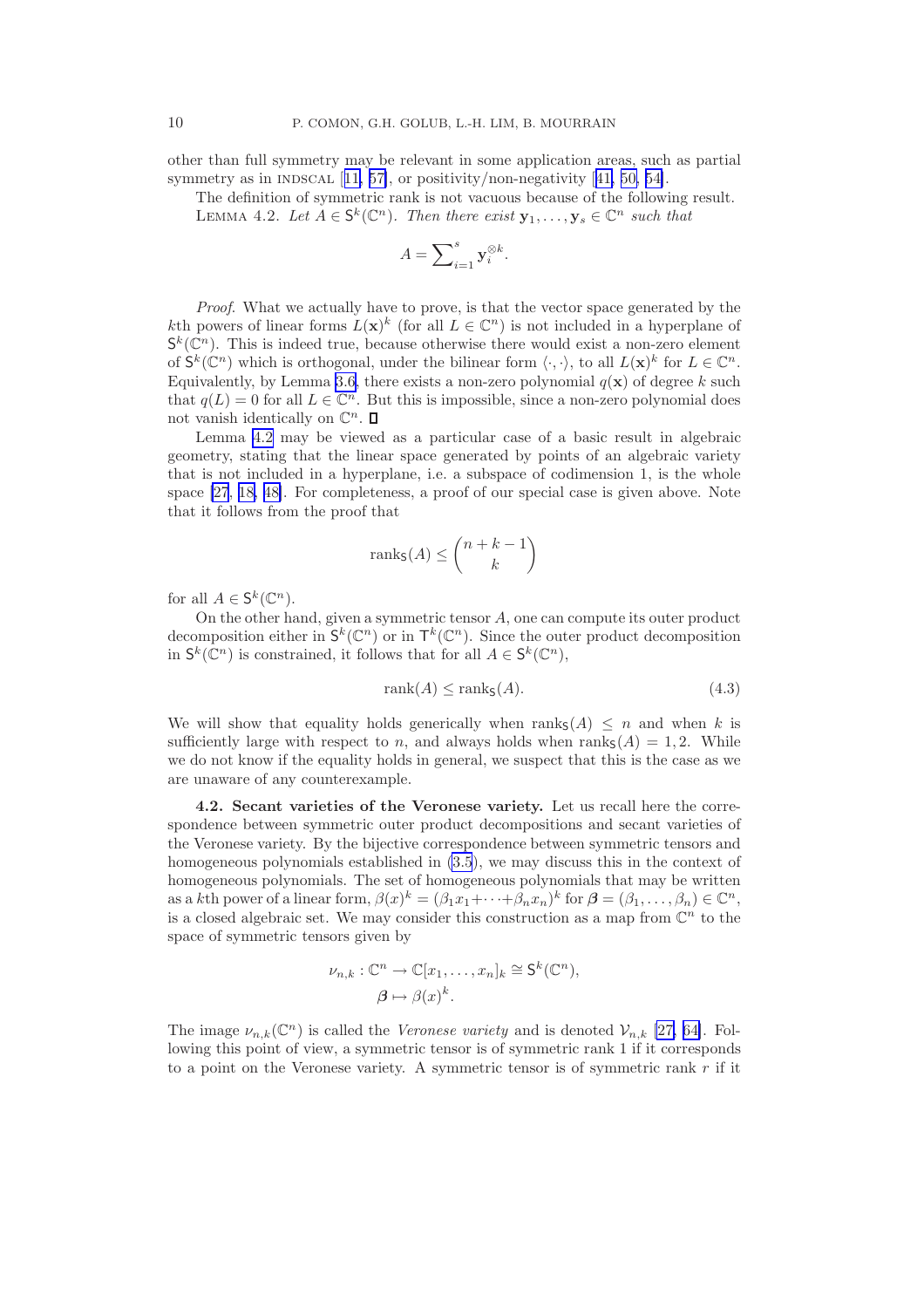<span id="page-11-0"></span>is a linear combination of  $r$  symmetric tensors of symmetric rank 1 but not a linear combination of  $r - 1$  or fewer such tensors. In other words, a symmetric tensor is of symmetric rank not more than  $r$  if it is in the linear space spanned by  $r$  points of the Veronese variety. The closure of the union of all linear spaces spanned by  $r$  points of theVeronese variety  $\mathcal{V}_{n,k}$  is called<sup>1</sup> the  $(r-1)$ th-secant variety of  $\mathcal{V}_{n,k}$ . See [[27,](#page-25-0) [64](#page-26-0)] for examples and general properties of these algebraic sets. In the asymmetric case, a corresponding notion is obtained by considering the Segre variety, i.e. the image of the Segre map defined in Section [2.](#page-2-0)

4.3. Why rank can exceed dimension. We are now in a position to state and prove the following proposition, which is related to a classical result in algebraic geometry stating that  $r$  points in  $\mathbb{C}^n$  form the solution set of polynomial equations of degree  $\leq r$  [\[27](#page-25-0), pp. 6]. This implies that we can find a polynomial of degree  $\leq r-1$  that vanishes at  $r-1$  of the points  $L_i$  but not at the last one, and hence the independence of polynomials  $L_1^{r-1}, \ldots, L_r^{r-1}$  follows. Since this proposition is important to our discussion in Section [5](#page-12-0) (via its corollary below), we give a direct and simple proof below.

PROPOSITION 4.3. Let  $L_1, \ldots, L_r \in \mathbb{C}[x_1, \ldots, x_n]_1$ , i.e. linear forms in n variables. If for all  $i \neq j$ ,  $L_i$  is not a scalar multiple of  $L_j$ , then for any  $k \geq r - 1$ , the polynomials  $L_1^k, \ldots, L_r^k$  are linearly independent in  $\mathbb{C}[x_1, \ldots, x_n]$ .

*Proof.* Let  $k \geq r - 1$ . Suppose that for some  $\lambda_1, \ldots, \lambda_r$ ,  $\sum_{i=1}^r \lambda_i L_i^k = 0$ . Hence, by the duality property of Lemma [3.6](#page-7-0),

$$
\sum\nolimits_{i=1}^r \lambda_i \langle F, L_i^k \rangle = \sum\nolimits_{i=1}^r \lambda_i F(L_i) = 0
$$

for all  $F \in \mathbb{C}[x_1,\ldots,x_n]_k$ . Let us prove that we can find a homogeneous polynomial F of degree k that vanishes at  $L_1, \ldots, L_{r-1}$  and not at  $L_r$ .

Consider a homogeneous polynomial F of degree  $k \geq r - 1$  that is a multiple of the product of  $r-1$  linear forms  $H_i$  vanishing at  $L_i$  but not at  $L_r$ . We have  $F(L_r) \neq 0$  but  $F(L_j) = 0, 1 \leq j \leq r-1$ . As a consequence, we must have  $\lambda_r = 0$ . By a similar argument, we may show that  $\lambda_i = 0$  for all  $i = 1, \ldots, r$ . It follows that the polynomials  $L_1^k, \ldots, L_r^k$  are linearly independent.

Notice that the bound  $r - 1$  on the degree can be reduced by d if a d-dimensional linear space containing any  $d + 1$  of these points does not contain one of the other points [\[27,](#page-25-0) pp. 6]red. In this case, we can replace the product of  $d + 1$  linear forms  $H_i$  vanishing at  $d+1$  points by just 1 linear form vanishing at these  $d+1$  points.

COROLLARY 4.4. Let  $\mathbf{v}_1, \ldots, \mathbf{v}_r \in \mathbb{C}^n$  be r pairwise linearly independent vectors. For any integer  $k \ge r - 1$ , the rank-1 symmetric tensors

$$
\mathbf{v}_1^{\otimes k}, \dots, \mathbf{v}_r^{\otimes k} \in \mathsf{S}^k(\mathbb{C}^n)
$$

are linearly independent.

This corollary extends results of[[19,](#page-25-0) Lemma 2.2, pp. 2] and [\[33](#page-25-0), Appendix]. Note that vectors  $\mathbf{v}_1, \ldots, \mathbf{v}_r$  need not be linearly independent.

EXAMPLE 4.5. Vectors  $v_1 = (1, 0), v_2 = (0, 1),$  and  $v_3 = (1, 1),$  are pairwise noncollinear but linearly dependent. According to Corollary  $4.4$ , the symmetric tensors

<sup>&</sup>lt;sup>1</sup>Thisseemingly odd choice, i.e.  $r-1$  instead of r, is standard [[27](#page-25-0), [64](#page-26-0)]. The reason being that one wants to be consistent with the usual meaning of a secant, i.e. 1-secant, as a line intersecting two points in the variety.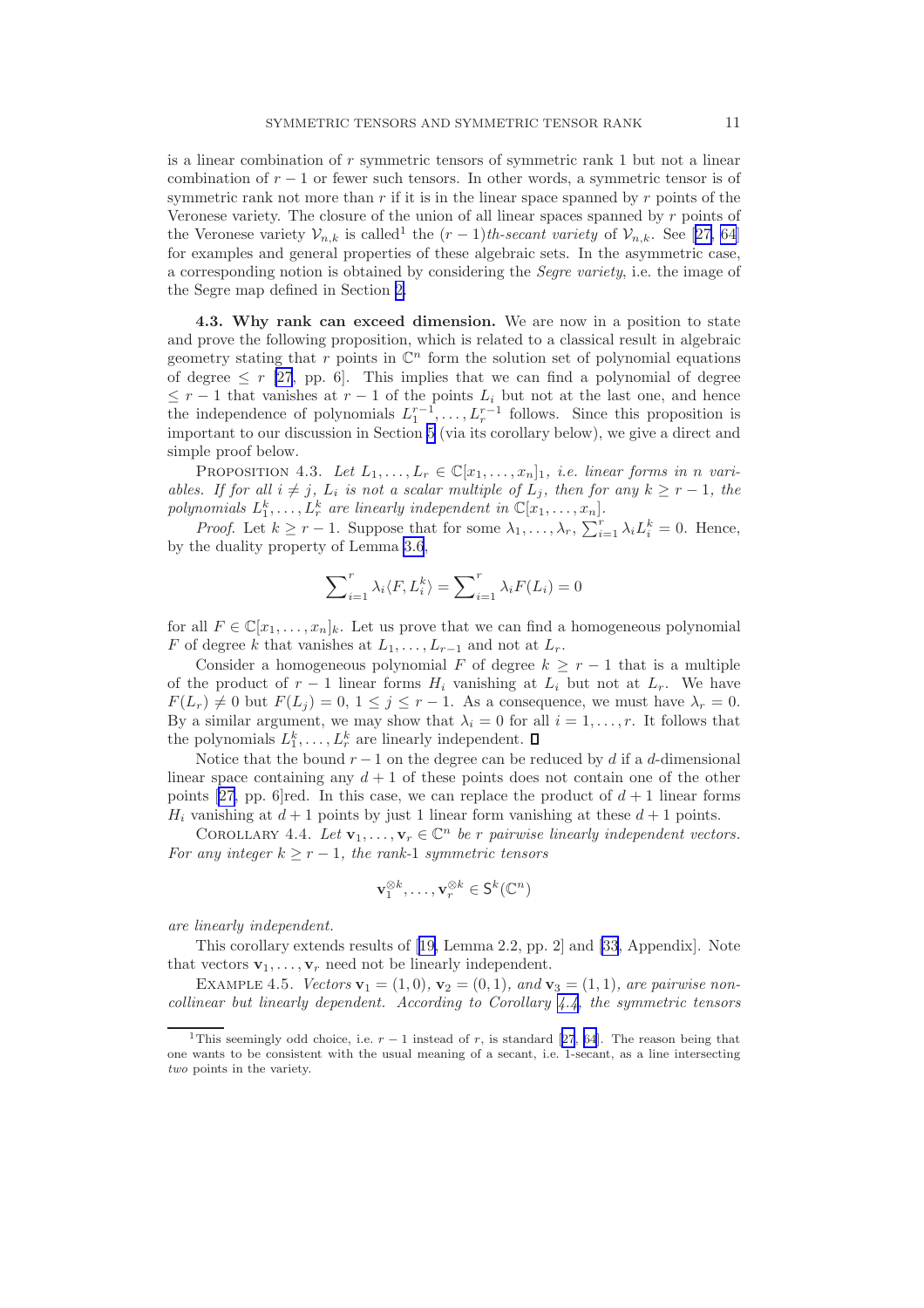<span id="page-12-0"></span> $\mathbf{v}_1^{\otimes k}, \mathbf{v}_2^{\otimes k}, \mathbf{v}_3^{\otimes k}$  are linearly independent for any  $k \geq 2$ . Evidently, we see that this holds true for  $k = 2$  since the matrix below has rank 3:

$$
\begin{bmatrix} 1 & 0 & 0 & 0 \\ 0 & 0 & 0 & 1 \\ 1 & 1 & 1 & 1 \end{bmatrix}.
$$

4.4. Genericity. Roughly speaking, a property is referred to as typical if it holds true on a non-zero-volume set and generic if is true almost everywhere. Proper definitions will follow later in Section [6](#page-16-0). It is important to distinguish between typical and generic properties; for instance, as will be subsequently seen, there can be several typical ranks, but by definition only a single *generic rank*. We will see that there can be only one typical rank over C, and is thus generic.

Through the bijection [\(3.4](#page-6-0)), the symmetric outer product decomposition [\(4.1](#page-9-0)) of symmetric tensors can be carried over to quantics, as pointed out in [\[16\]](#page-24-0). The bijection allows one to talk indifferently about the symmetric outer product decomposition of order-k symmetric tensors and the decomposition of degree-k quantics into a sum of linear forms raised to the kth power.

For a long time, it was believed that there was no explicit expression for the generic rank. As Reznick pointed out in[[47\]](#page-25-0), Clebsh proved that even when the numbers of free parameters are the same on both sides of the symmetric outer product decomposition, the generic rank may not be equal to  $\frac{1}{n} {n+k-1 \choose k}$ . For example, in the case  $(k, n) = (4, 3)$ , there are  $\binom{6}{4} = 15$  degrees of freedom but the generic symmetric rank  $R_5(4,3) = 6 \neq 5 = \frac{1}{3} {6 \choose 4}$ . In fact, this holds true over both  $\mathbb{R} [47]$  $\mathbb{R} [47]$  and  $\mathbb{C} [22]$  $\mathbb{C} [22]$ . In Section [7](#page-19-0), we will see that the generic rank in  $S^k(\mathbb{C}^n)$  is now known for any order and dimension due to the ground breaking work of Alexander and Hirschowitz.

The special case of cubics  $(k = 3)$  is much better known — a complete classification is known since 1964 though a constructive algorithm to compute the symmetric outer product decomposition has only been proposed recently[[35\]](#page-25-0). The simplest case of binary quantics  $(n = 2)$  has also been known for more than two decades [\[61](#page-26-0), [16,](#page-24-0) [38](#page-25-0)] — a result that is used in real world engineering problems [\[15](#page-24-0)].

**5. Rank and symmetric rank.** Let  $\overline{R}_{\mathcal{S}}(k, n)$  be the generic symmetric rank and  $R_{\rm S}(k, n)$  be the maximally attainable symmetric rank in the space of symmetric tensors  $S^k(\mathbb{C}^n)$ . Similarly, let  $\overline{R}(k,n)$  be the generic rank and  $R(k,n)$  be the maximally attainable rank in the space of order-k dimension-n cubical tensors  $\mathsf{T}^k(\mathbb{C}^n)$ . Since  $\mathsf{S}^k(\mathbb{C}^n)$  is a subspace of  $\mathsf{T}^k(\mathbb{C}^n)$ , generic and maximal ranks (when they exist) are related for every fixed order  $k$  and dimension  $n$  as follows:

$$
\overline{R}(k,n) \ge \overline{R}_{\mathsf{S}}(k,n), \quad \text{and} \quad R(k,n) \ge R_{\mathsf{S}}(k,n). \tag{5.1}
$$

It may seem odd that the inequalities in (5.1) and [\(4.3](#page-10-0)) are reversed, but there is no contradiction since the spaces are not the same.

It is then legitimate to ask oneself whether the symmetric rank and the rank are always equal. We show that this holds generically when  $\text{rank}_{\mathsf{S}}(A) \leq n$  (Proposition [5.3\)](#page-14-0) or when the order k is sufficiently large relative to the dimension n (Proposition [5.4\)](#page-14-0). This always holds (not just generically) when  $\text{rank}_{\mathsf{S}}(A) = 1, 2$  (Proposition [5.5\)](#page-15-0). We will need some preliminary results in proving these assertions.

LEMMA 5.1. Let  $\mathbf{y}_1, \ldots, \mathbf{y}_s \in \mathbb{C}^n$  be linearly independent. Then the symmetric tensor defined by

$$
A:=\sum\nolimits_{i=1}^s\mathbf{y}_i^{\otimes k}
$$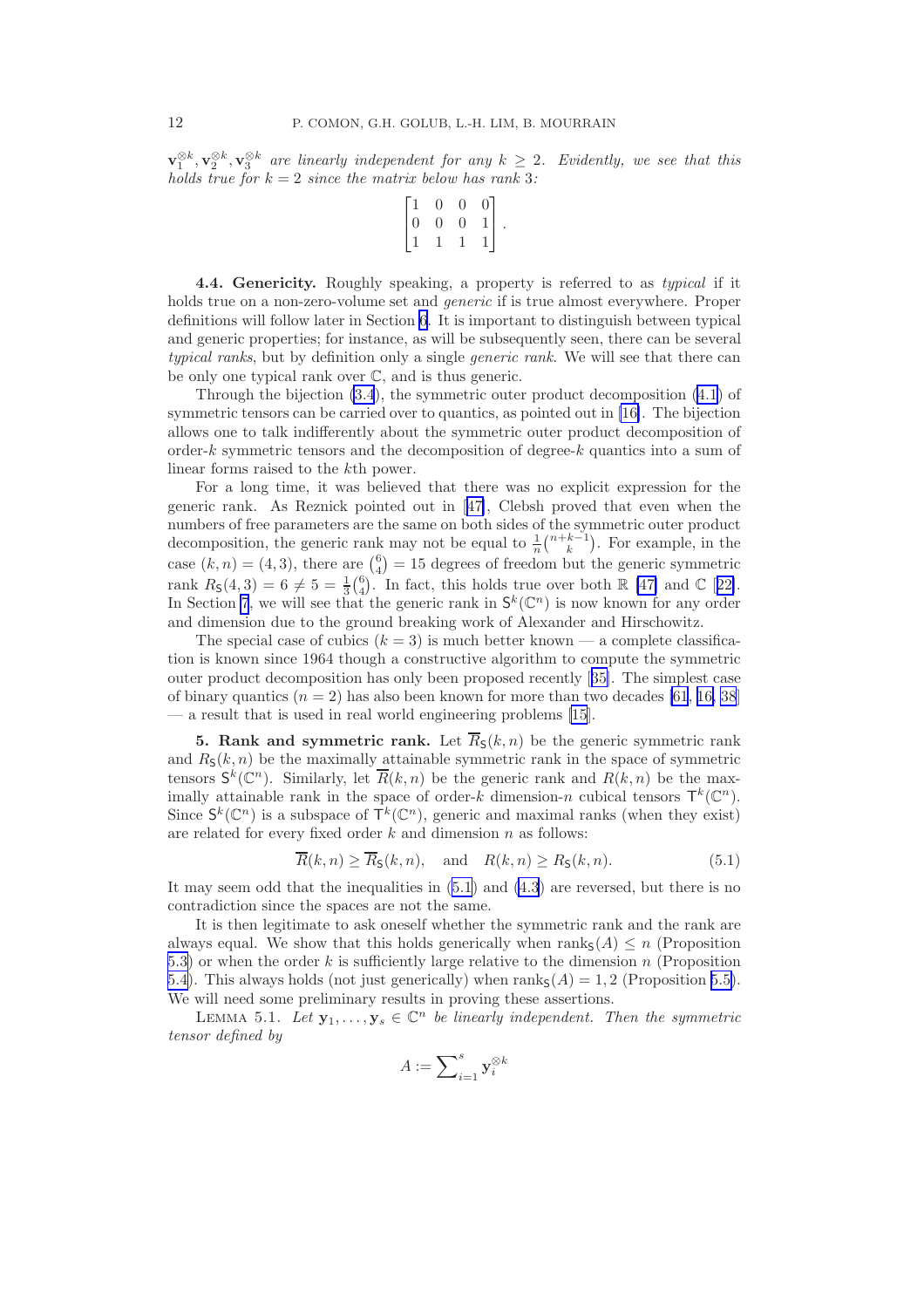<span id="page-13-0"></span>has ranks $(A) = s$ .

*Proof.* Suppose ranks $(A) = r$ . Then there exist  $z_1, \ldots, z_r \in \mathbb{C}^n$  such that

$$
\sum_{i=1}^{s} \mathbf{y}_i^{\otimes k} = A = \sum_{j=1}^{r} \mathbf{z}_j^{\otimes k}.
$$
 (5.2)

By the linear independence of  $\mathbf{y}_1, \ldots, \mathbf{y}_s$ , there exist covectors  $\varphi_1, \ldots, \varphi_s \in (\mathbb{C}^n)^*$ that are dual to  $y_1, \ldots, y_s$ , i.e.

$$
\varphi_i(\mathbf{y}_j) = \begin{cases} 1 & \text{if } i = j, \\ 0 & \text{if } i \neq j. \end{cases}
$$

Contracting both sides of (5.2) in the first  $k-1$  modes with  $\varphi_i^{\otimes (k-1)} \in S^{k-1}((\mathbb{C}^n)^*)$ , we get

$$
\mathbf{y}_i = \sum_{j=1}^r \alpha_j \mathbf{z}_j,
$$

where  $\alpha_j = \varphi_i(\mathbf{z}_j)^{k-1}$ . In other words,  $\mathbf{y}_i \in \text{span}\{\mathbf{z}_1, \ldots, \mathbf{z}_r\}$ . Since this holds for each  $i = 1, \ldots, s$ , it implies that the s linearly independent vectors  $y_1, \ldots, y_s$  are contained in span $\{z_1, \ldots, z_r\}$ . Hence we must have  $r \geq s$ . On the other hand, it is clear that  $r \leq s$ . Thus we must have equality.  $\Box$ 

LEMMA 5.2. Let  $s \leq n$ . Let  $A \in S^k(\mathbb{C}^n)$  with ranks $(A) = s$  and

$$
A = \sum\nolimits_{i=1}^{s} \mathbf{y}_i^{\otimes k}
$$

be a symmetric outer product decomposition of A. Then vectors of the set  $\{y_1, \ldots, y_s\}$ are generically linearly independent.

Proof. We will write

$$
\mathcal{Y}_s := \{ A \in \mathsf{S}^k(\mathbb{C}^n) \mid \text{rank}_{\mathsf{S}}(A) \leq s \}
$$
 and  $\mathcal{Z}_s := \{ A \in \mathsf{S}^k(\mathbb{C}^n) \mid \text{rank}_{\mathsf{S}}(A) = s \}.$ 

Define the map from the space of  $n \times s$  matrices to order-k symmetric tensors,

$$
f: \mathbb{C}^{n \times s} \to \mathsf{S}^k(\mathbb{C}^n),
$$
  

$$
[\mathbf{y}_1, \dots, \mathbf{y}_s] \mapsto \sum_{i=1}^s \mathbf{y}_i^{\otimes k}.
$$

It is clear that f takes  $\mathbb{C}^{n \times s}$  onto  $\mathcal{Y}_s$  (i.e.  $f(\mathbb{C}^{n \times s}) = \mathcal{Y}_s$ ). We let  $E_0$  and  $E_1$  be the subsets of rank-deficient and full-rank matrices in  $\mathbb{C}^{n \times s}$  respectively. So we have the disjoint union

$$
E_0 \cup E_1 = \mathbb{C}^{n \times s}, \quad E_0 \cap E_1 = \varnothing.
$$

Recall that the full-rank matrices are generic in  $\mathbb{C}^{n \times s}$ . Recall also that  $E_0$  is an algebraic set in  $\mathbb{C}^{n \times s}$  defined by the vanishing of all  $s \times s$  principal minors. By the previous lemma,  $f(E_1) \subset \mathcal{Z}_s$ . The set of symmetric tensors,

$$
\sum\nolimits_{i = 1}^s \mathbf{y}_i^{\otimes k}
$$

in  $\mathcal{Z}_s$  for which  $\{y_1, \ldots, y_s\}$  is linearly dependent, i.e.  $[y_1, \ldots, y_s]$  is rank deficient, is simply

$$
\mathcal{Z}_s\cap f(E_0).
$$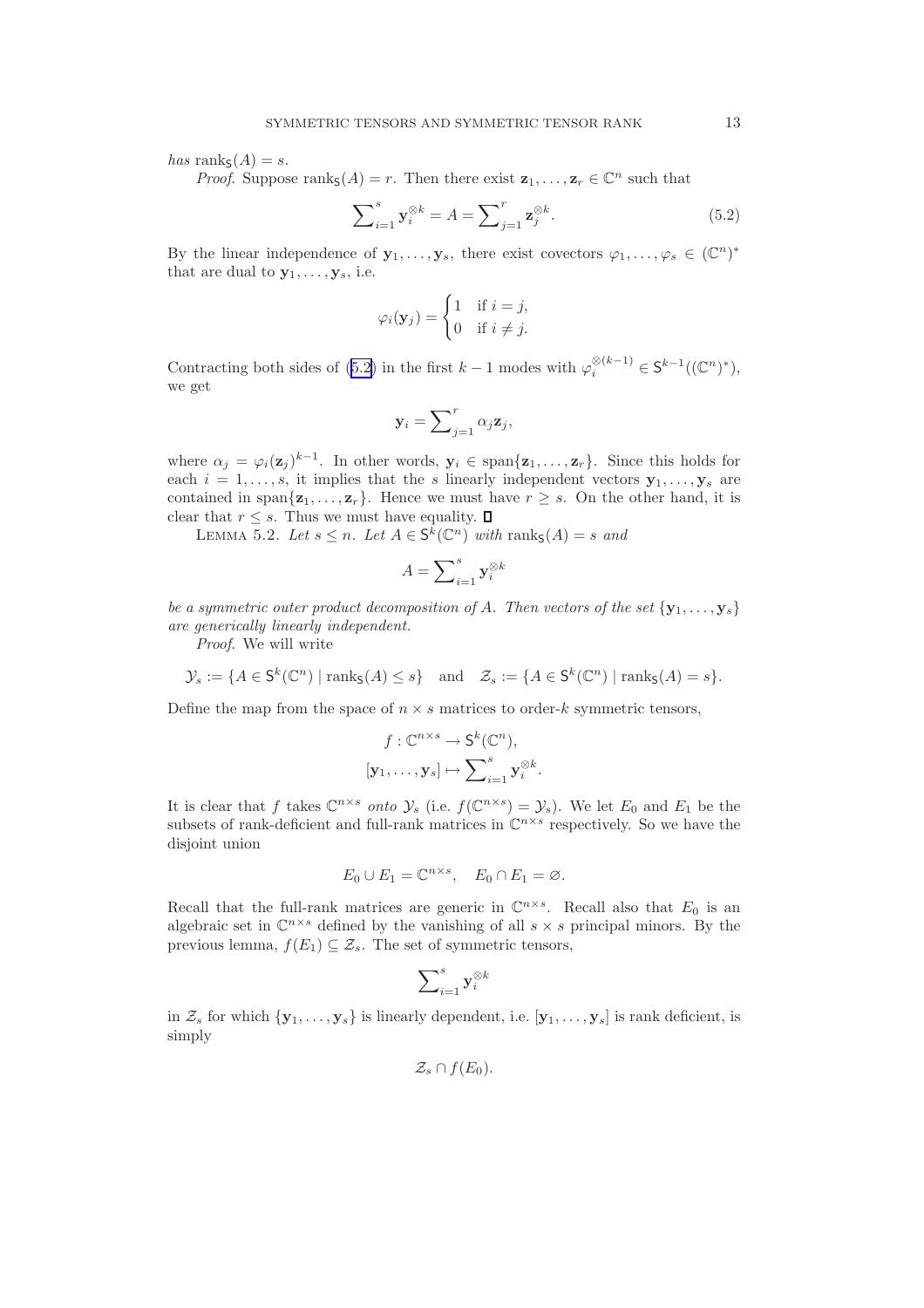<span id="page-14-0"></span>Since  $f$  is a polynomial map and  $E_0$  is a non-trivial algebraic set, we conclude that  $f(E_1)$  is generic in  $\mathcal{Z}_s$ .  $\Box$ 

PROPOSITION 5.3. Let  $A \in S^k(\mathbb{C}^n)$ . If  $\text{rank}_S(A) \leq n$ , then  $\text{rank}(A) = \text{rank}_S(A)$ generically.

*Proof.* Let  $r = \text{rank}(A)$  and  $s = \text{rank}(A)$ . So there exist decompositions

$$
\sum_{j=1}^{r} \mathbf{x}_{j}^{(1)} \otimes \cdots \otimes \mathbf{x}_{j}^{(k)} = A = \sum_{i=1}^{s} \mathbf{y}_{i}^{\otimes k}.
$$
 (5.3)

By Lemma [5.2](#page-13-0), we may assume that for a generic  $A \in \mathcal{Z}_s$ , the vectors  $\mathbf{y}_1, \ldots, \mathbf{y}_s$  are linearly independent. As in the proof of Lemma [5.1](#page-12-0), we may find a set of covectors  $\varphi_1, \ldots, \varphi_s \in (\mathbb{C}^n)^*$  that are dual to  $\mathbf{y}_1, \ldots, \mathbf{y}_s$ , i.e.

$$
\varphi_i(\mathbf{y}_j) = \begin{cases} 1 & \text{if } i = j, \\ 0 & \text{if } i \neq j. \end{cases}
$$

Contracting both sides of (5.3) in the first  $k-1$  modes with  $\varphi_i^{\otimes (k-1)} \in S^{k-1}((\mathbb{C}^n)^*)$ , we get

$$
\sum\nolimits_{j=1}^r \alpha_{ij} \mathbf{x}_j^{(k)} = \mathbf{y}_i,
$$

where  $\alpha_{ij} = \varphi_i(\mathbf{x}_j^{(1)}) \cdots \varphi_i(\mathbf{x}_j^{(k-1)}), j = 1, \ldots, r$ . Since this holds for each  $i =$  $1, \ldots, s$ , it implies that the s linearly independent vectors  $y_1, \ldots, y_s$  are contained in span $\{\mathbf{x}_1^{(k)},\ldots,\mathbf{x}_r^{(k)}\}$ . Hence we must have  $r \geq s$ . On the other hand, it is clear that  $r \leq s$ . Thus we must have equality.  $\Box$ 

We will see below that we could have rank(A) = ranks(A) even when the constituting vectors  $y_1, \ldots, y_s$  are not linearly independent. The authors would like to thank David Gross for his help in correcting an error in the original proof.

PROPOSITION 5.4. Let  $\mathbf{y}_1, \ldots, \mathbf{y}_s \in \mathbb{C}^n$  be pairwise linearly independent. If k is sufficiently large, then the symmetric tensor defined by

$$
A:=\sum\nolimits_{i=1}^s\mathbf{y}_i^{\otimes k}
$$

satisfies  $rank(A) = rank(A)$  generically.

*Proof.* Let  $r = \text{rank}(A)$  and  $s = \text{rank}_{S}(A)$ . So there exist decompositions

$$
\sum_{j=1}^{r} \mathbf{x}_{j}^{(1)} \otimes \cdots \otimes \mathbf{x}_{j}^{(k)} = A = \sum_{i=1}^{s} \mathbf{y}_{i}^{\otimes k}.
$$
 (5.4)

Note that the LHS may be written  $\sum_{i=1}^s \mathbf{y}_i^{\otimes k/2} \otimes \mathbf{y}_i^{\otimes k/2}$ , where we have assumed, without loss of generality, that k is even. By Proposition [4.3,](#page-11-0) when k is sufficiently large, the order- $(k/2)$  tensors  $\mathbf{y}_1^{\otimes k/2}, \ldots, \mathbf{y}_s^{\otimes k/2}$  are generically linearly independent. Hence we may find functionals  $\Phi_1, \ldots, \Phi_s \in S^{k/2}(\mathbb{C}^n)^*$  that are dual to  $\mathbf{y}_1^{\otimes k/2}, \ldots, \mathbf{y}_s^{\otimes k/2} \in \mathsf{S}^{k/2}(\mathbb{C}^n)$ , i.e.

$$
\Phi_i(\mathbf{y}_j^{\otimes k/2}) = \begin{cases} 1 & \text{if } i = j, \\ 0 & \text{if } i \neq j. \end{cases}
$$

Contracting both sides of  $(5.4)$  in the first  $k/2$  modes with  $\Phi_i$ , we get

$$
\sum_{j=1}^r \alpha_{ij} \mathbf{x}_j^{(k/2+1)} \otimes \cdots \otimes \mathbf{x}_j^{(k)} = \mathbf{y}_i^{\otimes k/2},
$$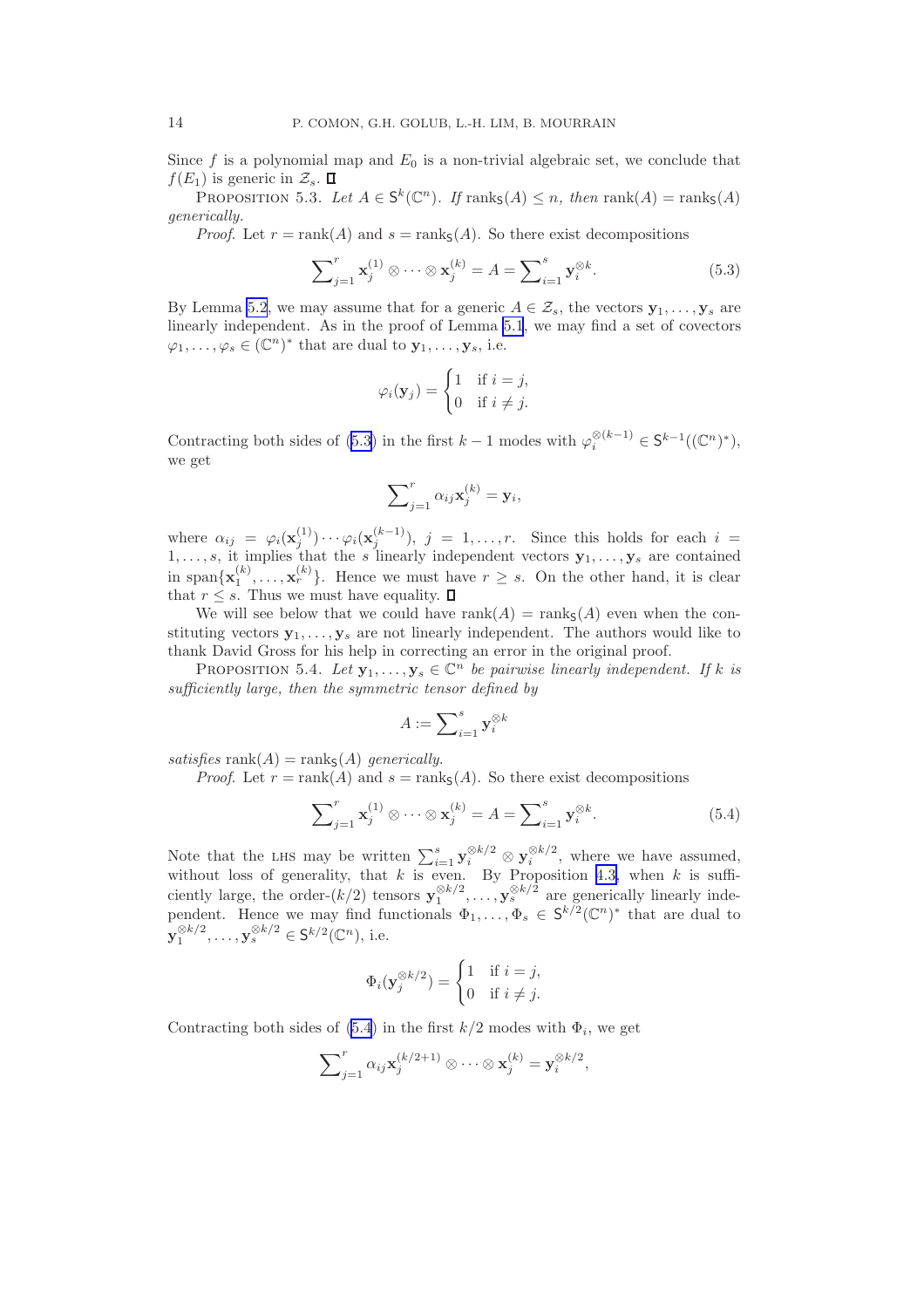<span id="page-15-0"></span>where  $\alpha_{ij} = \Phi_i(\mathbf{x}_j^{(1)} \otimes \cdots \otimes \mathbf{x}_j^{(k/2)}), j = 1, \ldots, r$ . Since this holds for each  $i = 1, \ldots, s$ , j it implies that the s linearly independent vectors  $\mathbf{y}_1^{\otimes k/2}, \ldots, \mathbf{y}_s^{\otimes k/2}$  are contained in  $\text{span}\{\mathbf{x}_1^{(k/2+1)}\otimes\cdots\otimes\mathbf{x}_1^{(k)},\ldots,\mathbf{x}_r^{(k/2+1)}\otimes\cdots\otimes\mathbf{x}_r^{(k)}\}$ . Hence we must have  $r\geq s$ . On the other hand, it is clear that  $r \leq s$ . Thus we must have equality.

PROPOSITION 5.5. Let  $A \in S^k(\mathbb{C}^n)$ . If  $\text{rank}_S(A) = 1$  or 2, then  $\text{rank}(A) =$ rank $\mathsf{s}(A)$ .

*Proof.* If  $\text{rank}_{S}(A) = 1$ , then  $\text{rank}(A) = 1$  clearly. If  $\text{rank}_{S}(A) = 2$ , then

$$
A = \mathbf{y}_1^{\otimes k} + \mathbf{y}_2^{\otimes k}
$$

for some  $y_1, y_2 \in \mathbb{C}^n$ . It is clear that  $y_1$  and  $y_2$  must be linearly independent or otherwise  $y_2 = \alpha y_1$  implies that

$$
A = (\beta \mathbf{y}_1)^{\otimes k}
$$

for any  $\beta = (1 + \alpha^k)^{1/k}$ , contradicting ranks $(A) = 2$ . It follows from the argument in the proof of Proposition [5.3](#page-14-0) with  $s = 2$  that rank $(A) = 2$ .

The following result will be useful later.

PROPOSITION 5.6. Let  $\mathbf{v}_1$  and  $\mathbf{v}_2$  be two linearly independent vectors in  $\mathbb{C}^n$ . Then for any  $k > 1$ , the following order-k symmetric tensor:

$$
\mathbf{v}_1 \otimes \mathbf{v}_2 \otimes \mathbf{v}_2 \otimes \cdots \otimes \mathbf{v}_2 + \mathbf{v}_2 \otimes \mathbf{v}_1 \otimes \mathbf{v}_2 \otimes \cdots \otimes \mathbf{v}_2 + \mathbf{v}_2 \otimes \mathbf{v}_2 \otimes \mathbf{v}_1 \otimes \cdots \otimes \mathbf{v}_2 + \cdots + \mathbf{v}_2 \otimes \mathbf{v}_2 \otimes \mathbf{v}_2 \otimes \cdots \otimes \mathbf{v}_1 \quad (5.5)
$$

is of symmetric rank k.

Proof. It is not hard to check that the symmetric tensor in  $(5.5)$  is associated with the quantic  $p(z_1, z_2) = z_1 z_2^{k-1}$ , up to a constant multiplicative factor (where  $z_1, z_2$ are the first two coordinate variables in  $(z_1, \ldots, z_n)$ .

To prove that this quantic is of symmetric rank  $k$ , we are going to show that  $p(z_1, z_2)$  can be decomposed into a sum of powers of linear forms as

$$
p(z_1, z_2) = \sum_{i=1}^{k} \lambda_i (\alpha_i z_1 + \beta_i z_2)^k.
$$
 (5.6)

There are infinitely many possibilities of choosing coefficients  $(\alpha_i, \beta_i)$  but we just need to provide one solution. Take  $\alpha_1 = \cdots = \alpha_r = 1$  and  $\beta_1, \ldots, \beta_k$  distinct such that

$$
\sum_{i=1}^{k} \beta_i = 0. \tag{5.7}
$$

First we express all quantics in terms of the canonical basis scaled by the binomial coefficients:

$$
\{z_1^k, kz_1^{k-1}z_2, \ldots, kz_1z_2^{k-1}, z_2^k\}.
$$

In this basis, the monomial  $kz_1z_2^{k-1}$  can be represented by a  $(k+1)$ -dimensional vector containing only one non-zero entry. The quantic  $(z_i + \beta_i z_2)^k$  is then represented by the vector

$$
[1, \beta_i, \beta_i^2, \dots, \beta_i^k] \in \mathbb{C}^{k+1}.
$$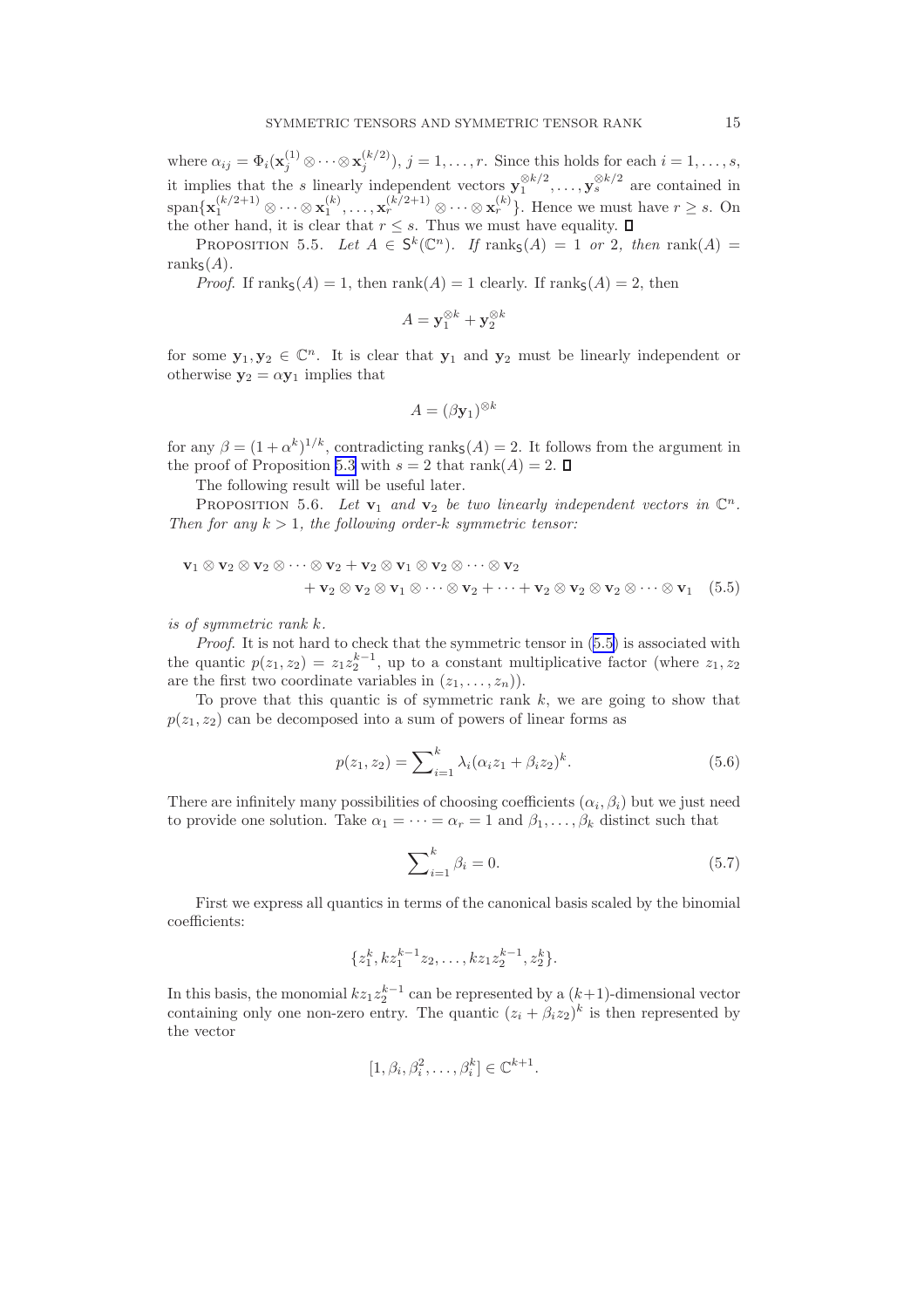<span id="page-16-0"></span>The existence of coefficients  $\lambda_1, \ldots, \lambda_k$  such that we have the decomposition [\(5.6\)](#page-15-0) is equivalent to the vanishing of the  $(k + 1) \times (k + 1)$  determinant

$$
\begin{vmatrix}\n0 & 0 & \cdots & 1 & 0 \\
1 & \beta_1 & \cdots & \beta_1^{k-1} & \beta_1^k \\
\vdots & \vdots & & \vdots & \vdots \\
1 & \beta_k & \cdots & \beta_k^{k-1} & \beta_k^k\n\end{vmatrix}.
$$
\n(5.8)

An explicit computation shows that this determinant is  $\pm (\sum_{i=1}^k \beta_i) V_k(\beta_1, \ldots, \beta_k)$ where  $V_k(\beta_1, \ldots, \beta_k)$  is the Vandermonde determinant of degree  $k-1$  of  $\beta_1, \ldots, \beta_k$ . Thus by [\(5.7\)](#page-15-0), the determinant in (5.8) vanishes.

This proves that the symmetric rank of  $z_1 z_2^k$  is  $\leq k$ . Note that the symmetric rank cannot be smaller than  $k$  because removing any row of the matrix of  $(5.8)$  still yields a matrix of rank k, if the  $\beta_i$  are distinct (see also Proposition [4.3](#page-11-0)).  $\square$ 

This proof is constructive, and gives an algorithm to compute a symmetric outer product decomposition of any binary symmetric tensor of the form [\(5.5\)](#page-15-0). For example, the reader can check out that the decompositions below may be obtained this way.

EXAMPLE 5.7. The quantics  $48z_1^3z_2$  and  $60z_1^4z_2$  are associated with the symmetric tensors of maximal rank  $A_{31}$  and  $A_{41}$  respectively. Their symmetric outer product decompositions are given by

$$
A_{31} = 8(\mathbf{v}_1 + \mathbf{v}_2)^{\otimes 4} - 8(\mathbf{v}_1 - \mathbf{v}_2)^{\otimes 4} - (\mathbf{v}_1 + 2\mathbf{v}_2)^{\otimes 4} + (\mathbf{v}_1 - 2\mathbf{v}_2)^{\otimes 4},
$$
  
\n
$$
A_{41} = 8(\mathbf{v}_1 + \mathbf{v}_2)^{\otimes 5} - 8(\mathbf{v}_1 - \mathbf{v}_2)^{\otimes 5} - (\mathbf{v}_1 + 2\mathbf{v}_2)^{\otimes 5} + (\mathbf{v}_1 - 2\mathbf{v}_2)^{\otimes 5} + 48\mathbf{v}_1^{\otimes 5}.
$$

The maximal symmetric rank achievable by symmetric tensors of order k and dimension  $n = 2$  is k, i.e.  $R<sub>S</sub>(k, 2) = k$ . One can say that such symmetric tensors lie on a tangent line to the Veronese variety of symmetric rank-1 tensors. In[[13\]](#page-24-0), an algorithm has been proposed to decompose binary forms when their rank is not larger than  $k/2$ ; however, this algorithm would not have found the decompositions above since the symmetric ranks of  $A_{31}$  and  $A_{41}$  exceed  $4/2$  and  $5/2$  respectively.

6. Generic symmetric rank and typical symmetric ranks. For given order and dimension, define the following subsets of symmetric tensors  $\mathcal{Y}_r := \{A \in S^k(\mathbb{C}^n) \mid$ ranks $(A) \leq r$  and  $\mathcal{Z}_r := \{A \in S^k(\mathbb{C}^n) \mid \text{rank}_{S}(A) = r\}$ . Also, denote the corresponding Zariski closures by  $\overline{\mathcal{Y}}_r$  and  $\overline{\mathcal{Z}}_r$  respectively. Recall that the Zariski closure [\[18\]](#page-25-0) of a set S is simply the smallest variety containing S. For every  $r \in \mathbb{N}$ , we clearly have

$$
\mathcal{Y}_{r-1} \cup \mathcal{Z}_r = \mathcal{Y}_r
$$
 and  $\underbrace{\mathcal{Y}_1 + \cdots + \mathcal{Y}_1}_{r \text{ copies}} = \mathcal{Y}_r.$ 

The quantities  $\overline{R}_{\mathsf{S}}(k,n)$  and  $R_{\mathsf{S}}(k,n)$  may now be formally defined by

$$
\overline{R}_{\mathsf{S}}(k,n) := \min\{r \mid \overline{\mathcal{Y}}_r = \mathsf{S}^k(\mathbb{C}^n)\} \text{ and } R_{\mathsf{S}}(k,n) := \min\{r \mid \mathcal{Y}_r = \mathsf{S}^k(\mathbb{C}^n)\}.
$$

By definition, we have  $\overline{R}_{\mathsf{S}}(k,n) \leq R_{\mathsf{S}}(k,n)$ . We shall prove in this section that a generic symmetric rank always exists in  $S^k(\mathbb{C}^n)$ , i.e. there is an r such that  $\overline{\mathcal{Z}}_r =$  $\mathsf{S}^k(\mathbb{C}^n)$ , and that it is equal to  $\overline{R}_\mathsf{S}(k,n)$ , thus justifying our naming  $\overline{R}_\mathsf{S}(k,n)$  the generic symmetric rank in Section [5](#page-12-0).

An integer r is not a typical rank if  $\mathcal{Z}_r$  has zero volume, which means that  $\mathcal{Z}_r$ is contained in a non-trivial closed set. This definition is somewhat unsatisfactory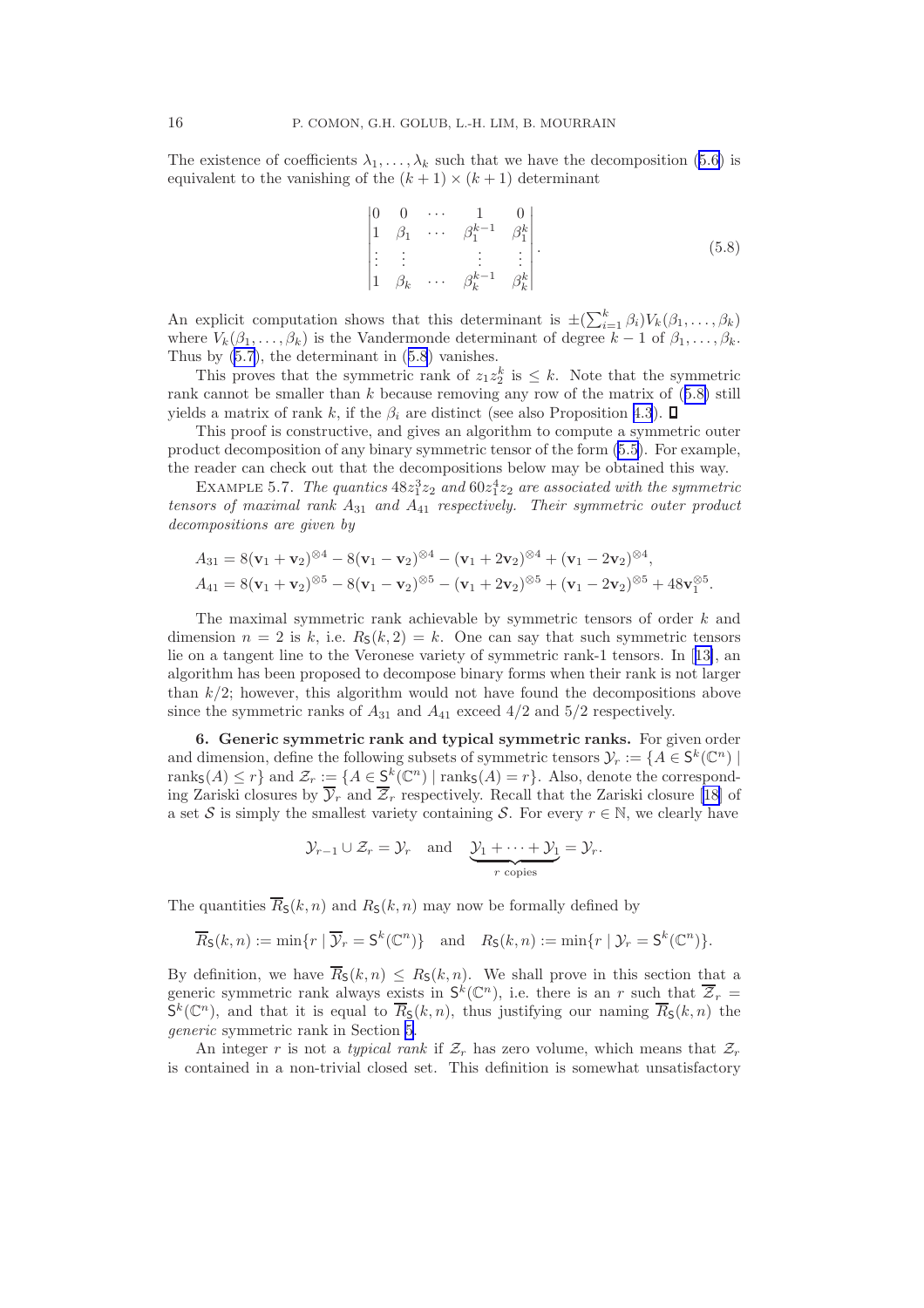since any mention of 'volume' necessarily involves a choice of measure, which is really irrelevant here. A better definition is as follows.

DEFINITION 6.1. An integer r is a typical rank if  $\mathcal{Z}_r$  is dense with the Zariski topology, i.e. if  $\overline{Z}_r = \mathsf{S}^k(\mathbb{C}^n)$ . When a typical rank is unique, it may be called generic.

We used the wording "typical" in agreement with previous terminologies[[9,](#page-24-0) [55](#page-26-0), [57\]](#page-26-0). Since two dense algebraic sets always intersect over C, there can only be one typical rank over C, and hence is generic. In the remainder of this section, we will write  $\overline{R}_{\mathsf{S}} = \overline{R}_{\mathsf{S}}(k,n)$  and  $R_{\mathsf{S}} = R_{\mathsf{S}}(k,n)$ . We can then prove the following.

PROPOSITION 6.2. The varieties  $\overline{Z}_r$  can be ordered by inclusion as follows. If

$$
r_1 < r_2 < \overline{R}_\mathsf{S} < r_3 \leq R_\mathsf{S},
$$

then

$$
\overline{\mathcal Z}_{r_1}\varsubsetneq\overline{\mathcal Z}_{r_2}\varsubsetneq\overline{\mathcal Z}_{\overline{R}_{\mathbb S}}\varsupsetneq\overline{\mathcal Z}_{r_3}.
$$

Before proving this proposition, we first state two preliminary results. Recall that an algebraic variety is irreducible if it cannot be decomposed as the union of proper subvarieties (cf. [\[27,](#page-25-0) pp. 51] and[[48,](#page-25-0) pp. 34]). In algebraic geometry, it is known that the secant varieties of any irreducible variety are irreducible. Nevertheless, we will give a short proof of the following lemma for the sake of completeness.

LEMMA 6.3. The sets  $\mathcal{Y}_r$ ,  $r \geq 1$ , are irreducible algebraic varieties.

*Proof.* For  $r \geq 1$ , the variety  $\mathcal{Y}_r$  is the closure of the image  $\mathcal{Y}_r$  of the map

$$
\varphi_r: \mathbb{C}^{n \times r} \to \mathsf{S}^k(\mathbb{C}^n),
$$

$$
[\mathbf{u}_1, \dots, \mathbf{u}_r] \mapsto \sum\nolimits_{i=1}^r \mathbf{u}_i^{\otimes k}.
$$

Consider now two polynomials f, g such that  $fg \equiv 0$  on  $\overline{Y}_r$ . As  $\overline{Y}_r$  is the Zariski closure of  $\mathcal{Y}_r$ , this is equivalent to  $f \circ g \equiv 0$  on  $\mathcal{Y}_r$  or

$$
(fg) \circ \varphi_r = (f \circ \varphi_r)(g \circ \varphi_r) \equiv 0.
$$

Thus either  $f \equiv 0$  or  $g \equiv 0$  on  $\mathcal{Y}_r$  or equivalently on  $\overline{\mathcal{Y}}_r$ , which proves that  $\overline{\mathcal{Y}}_r$  is an irreducible variety. For more details on properties of parameterized varieties, see [\[18](#page-25-0)]. Seealso the proof of [[51,](#page-26-0) [9\]](#page-24-0) for third order tensors.  $\square$ 

LEMMA 6.4. We have  $\overline{R}_{\mathsf{S}} = \min\{r \mid \overline{\mathcal{Y}}_r = \overline{\mathcal{Y}}_{r+1}\}.$ 

*Proof.* Suppose that there exists  $r < \overline{R}_S$  such that  $\overline{y}_r = \overline{y}_{r+1}$ . Then since  $\overline{\mathcal{Y}}_r \subseteq \overline{\mathcal{Y}}_r + \mathcal{Y}_1 \subseteq \overline{\mathcal{Y}}_{r+1} = \overline{\mathcal{Y}}_r$ , we have

$$
\overline{\mathcal{Y}}_r = \overline{\mathcal{Y}}_r + \mathcal{Y}_1 = \overline{\mathcal{Y}}_r + \mathcal{Y}_1 + \mathcal{Y}_1 = \cdots = \overline{\mathcal{Y}}_r + \mathcal{Y}_1 + \cdots + \mathcal{Y}_1.
$$

As the sum of  $R_5$  copies of  $\mathcal{Y}_1$  is  $S^k(\mathbb{C}^n)$ , we deduce that  $\overline{\mathcal{Y}}_r = \underline{S}^k(\mathbb{C}^n)$  and thus  $r \geq \overline{R}_5$ , which contradicts our hypothesis. By definition,  $\overline{\mathcal{Y}}_{\overline{R}_5} = \overline{\mathcal{Y}}_{\overline{R}_5+1} = \mathsf{S}^k(\mathbb{C}^n)$ , which proves the lemma. See also the proof of [\[51](#page-26-0)] for the asymmetric case.

We are now in a position to prove Proposition 6.2.

*Proof of Proposition* 6.2. By Lemma 6.4, we deduce that for  $r < \overline{R}_s$ ,

$$
\overline{\mathcal{Y}}_r \neq \overline{\mathcal{Y}}_{r+1}.
$$

As  $\overline{\mathcal{Y}}_r$  is an irreducible variety, we have  $\dim(\overline{\mathcal{Y}}_r) < \dim(\overline{\mathcal{Y}}_{r+1})$ . As  $\mathcal{Y}_r \cup \mathcal{Z}_{r+1} = \mathcal{Y}_{r+1}$ , we deduce that

$$
\overline{\mathcal{Y}}_r \cup \overline{\mathcal{Z}}_{r+1} = \overline{\mathcal{Y}}_{r+1},
$$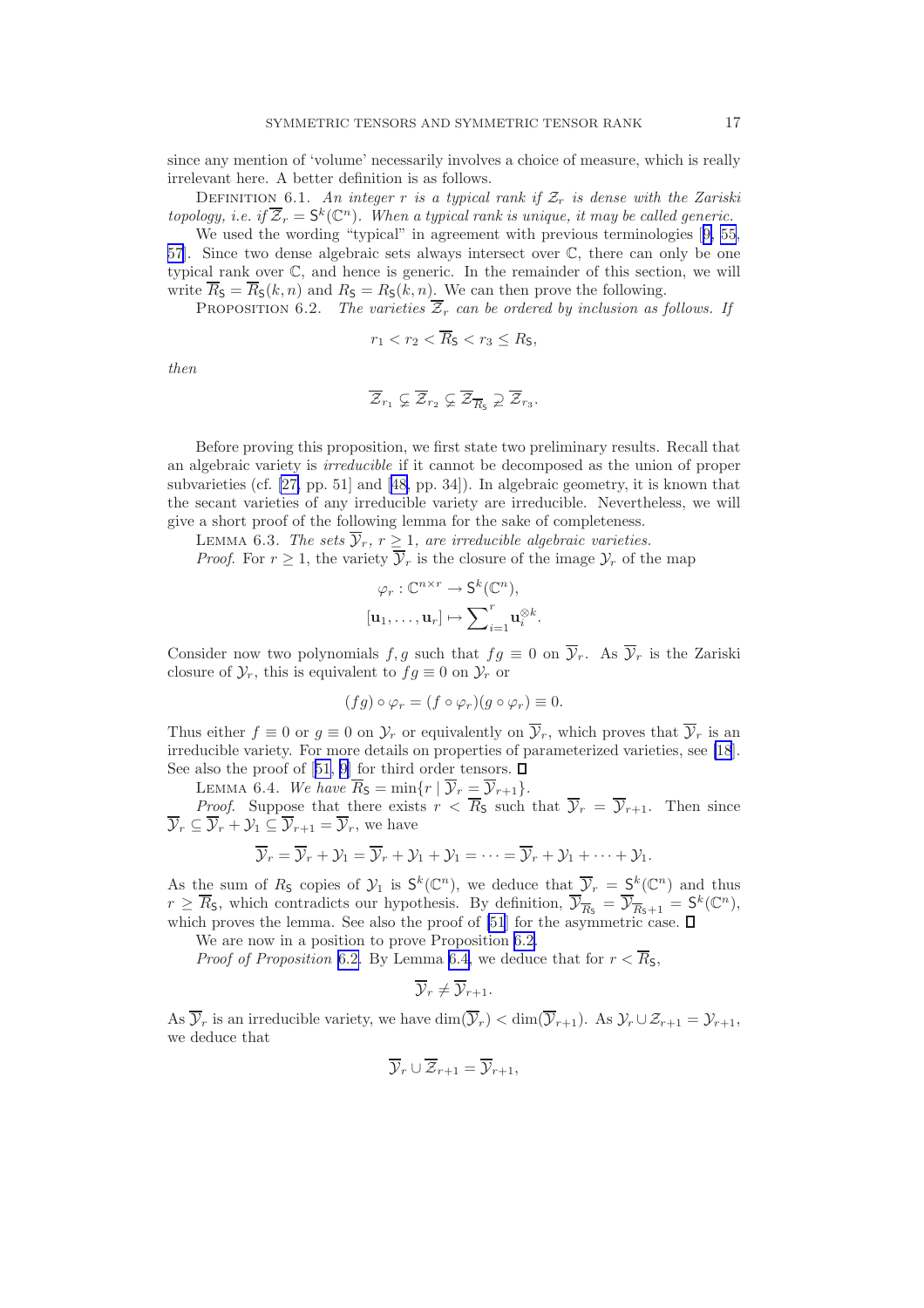<span id="page-18-0"></span>which implies by the irreducibility of  $\overline{\mathcal{Y}}_{r+1}$ , that  $\overline{\mathcal{Z}}_{r+1} = \overline{\mathcal{Y}}_{r+1}$ . Consequently, for  $r_1 < r_2 < \overline{R}_5$ , we have

$$
\overline{\mathcal{Z}}_{r_1}=\overline{\mathcal{Y}}_{r_1}\varsubsetneq \overline{\mathcal{Z}}_{r_2}=\overline{\mathcal{Y}}_{r_2}\varsubsetneq \overline{\mathcal{Z}}_{\overline{R}_{\mathbb{S}}}=\overline{\mathcal{Y}}_{\overline{R}_{\mathbb{S}}}={\sf S}^k(\mathbb{C}^n).
$$

Let us prove now that if  $\overline{R}_5 < r_3$ , we have  $\overline{Z}_{r_3} \subsetneq S^k(\mathbb{C}^n)$ . Suppose that  $\overline{Z}_{r_3} = S^k(\mathbb{C}^n)$ , then  $\mathcal{Z}_{r_3}$  is dense in  $\mathsf{S}^k(\mathbb{C}^n)$  as well as  $\mathcal{Z}_{\overline{R}_5}$  in the Zariski topology. This implies that  $\mathcal{Z}_{r_3} \cap \mathcal{Z}_{\overline{R}_s} \neq \emptyset$ , which is false because a tensor cannot have two different ranks. Consequently, we have  $\overline{Z}_{r_3} \subsetneq \mathsf{S}^k(\mathbb{C}^n)$ .

PROPOSITION 6.5. If  $1 \leq r \leq R_{\mathsf{S}}$ , then  $\mathcal{Z}_r \neq \overline{\mathcal{Z}}_r$ .

*Proof.* Let  $r > 1$  and  $A \in \mathcal{Z}_r$ . Then by definition of  $\mathcal{Y}_r$ , there exists  $A_0 \in \mathcal{Y}_{r-1}$ and  $A_1 \in \mathcal{Y}_1$  such that  $A = A_0 + A_1$ . As  $A_0 \notin \mathcal{Y}_{r-2}$  (otherwise  $A \in \mathcal{Y}_{r-1}$ ) we have  $A_0 \in \mathcal{Z}_{r-1}$ . For  $\varepsilon \neq 0$ , define  $A_{\varepsilon} = A_0 + \varepsilon A_1$ . We have that  $A_{\varepsilon} \in \mathcal{Z}_r$ , for all  $\varepsilon \neq 0$ , and  $\lim_{\varepsilon \to 0} A_{\varepsilon} = A_0$ . This shows that  $A_0 \in \overline{Z}_r - \mathcal{Z}_r$ , and consequently that  $\mathcal{Z}_r \neq \overline{\mathcal{Z}}_r$ .

The above proposition is about the set of symmetric tensors of symmetric rank exactly r. But what about those of symmetric rank at most r? While  $\mathcal{Y}_1$  is closed as a determinantal variety, we will see from Examples 6.6 and 6.7 as well as Proposition 6.8 that  $\mathcal{Y}_r$  is generally not closed for  $r > 1$ . This is another major difference from matrices, for which all  $\mathcal{Y}_r$  are closed sets.

EXAMPLE 6.6. In dimension  $n \geq 2$ , and for any order  $k > 2$ ,  $\mathcal{Y}_2$  is not closed. In fact, take two independent vectors  $\mathbf{x}_i$  and  $\mathbf{x}_j$  and define the sequence of symmetric tensors

$$
A_{\varepsilon}(i,j) := \frac{1}{\varepsilon} \left[ (\mathbf{x}_i + \varepsilon \mathbf{x}_j)^{\otimes k} - \mathbf{x}_i^{\otimes k} \right]. \tag{6.1}
$$

For any  $\varepsilon \neq 0$ ,  $A_{\varepsilon}(i, j)$  is of symmetric rank 2, but converges in the limit as  $\varepsilon \to 0$ to a symmetric tensor of symmetric rank k. In fact, the limiting symmetric tensor is easily seen to be a sum of  $k$  rank-1 tensors,

$$
\mathbf{x}_i\otimes\mathbf{x}_j\otimes\cdots\otimes\mathbf{x}_j+\mathbf{x}_j\otimes\mathbf{x}_i\otimes\cdots\otimes\mathbf{x}_j+\cdots+\mathbf{x}_j\otimes\mathbf{x}_j\otimes\cdots\otimes\mathbf{x}_i,
$$

which has symmetric rank k by Proposition [5.6.](#page-15-0)

EXAMPLE 6.7. Let  $n = 3$  and  $k = 3$ . Then  $\mathcal{Y}_5 \subset \overline{\mathcal{Y}}_3$ , whereas  $3 < \overline{R}_5$ . In fact, take the symmetric tensor associated with the ternary cubic  $p(x, y, z) = x^2y - xz^2$ . According to [\[16](#page-24-0), [46\]](#page-25-0), this tensor has rank 5. On the other hand, it is the limit of the sequence  $p_{\varepsilon}(x, y, z) = x^2y - xz^2 + \varepsilon z^3$  as  $\varepsilon$  tends to zero. According to a result in [\[16](#page-24-0)], the latter polynomial is associated with a rank-3 tensor since the determinant of its Hessian is equal to  $8x^2(x-3\varepsilon z)$  and hence contains two distinct linear forms as long as  $\varepsilon \neq 0$ .

It is easy to show that this lack of closeness extends in general to  $r > \overline{R}_S$  or for  $r \leq n$ , as stated in the two propositions below.

PROPOSITION 6.8. If  $\overline{R}_{\mathsf{S}} < r$ , then for all  $k > 2$ ,  $\mathcal{Y}_r \neq \overline{\mathcal{Y}}_r$ .

*Proof.* If  $R_{\mathsf{S}} < r$ , then  $\mathcal{Y}_{\overline{R}_{\mathsf{S}}} \subsetneq \mathcal{Y}_r$ . By the definition of generic symmetric rank,  $\overline{\mathcal{Y}}_{\overline{R}_{\mathsf{S}}} = \mathsf{S}^k(\mathbb{C}^n) = \overline{\mathcal{Y}}_r$ . Hence  $\mathcal{Y}_r \varsubsetneq \overline{\mathcal{Y}}_r = \mathsf{S}^k(\mathbb{C}^n)$ .

PROPOSITION 6.9. If  $1 < r \leq n$ , then for any  $k > 2$ ,  $\mathcal{Y}_r \neq \overline{\mathcal{Y}}_r$ .

*Proof.* Take *n* linearly independent vectors  $x_1, \ldots, x_n$ . Then the symmetric tensors  $\mathbf{x}_1^{\otimes k}, \ldots, \mathbf{x}_n^{\otimes k}$  are linearly independent as well, and  $\sum_{i=1}^r \mathbf{x}_i^{\otimes k}$  is of symmetric rank r for every  $r \leq n$  by Lemma [5.1.](#page-12-0) Now for  $r > 2$  and any  $\varepsilon \neq 0$ , define the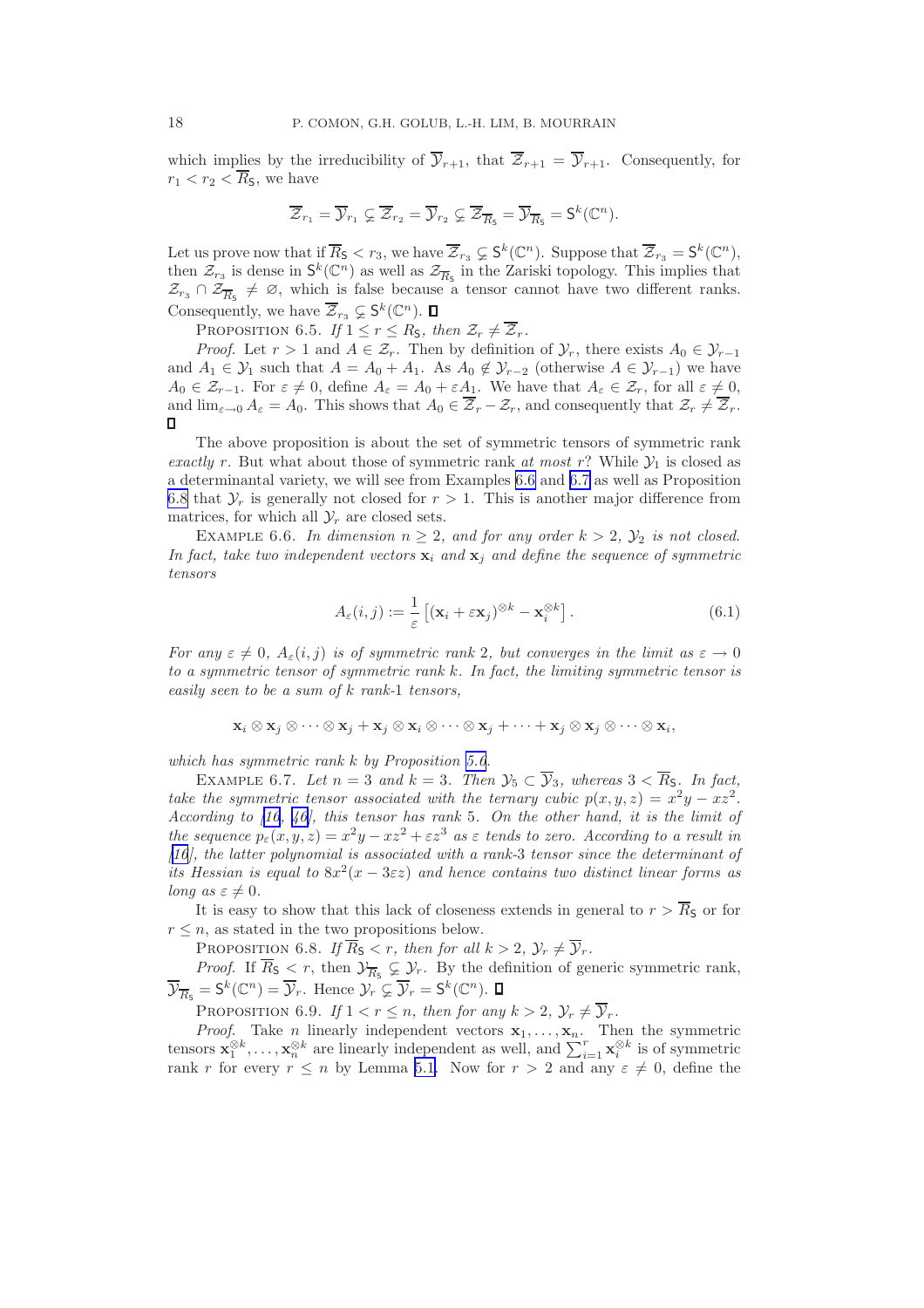<span id="page-19-0"></span>symmetric tensor

$$
A_{\varepsilon} = \frac{1}{\varepsilon} \left[ (\mathbf{x}_1 + \varepsilon \mathbf{x}_2)^{\otimes k} - \mathbf{x}_1^{\otimes k} \right] + \sum_{i=3}^r \mathbf{x}^{\otimes k}.
$$

 $A_{\varepsilon}$  is again of symmetric rank r for every  $\varepsilon \neq 0$ , but tends to a symmetric rank  $r + 1$ tensor (see also Section [8.1](#page-21-0)). For  $r = 2$ , the same reasoning applies with

$$
A_{\varepsilon} = \frac{1}{\varepsilon} \left[ (\mathbf{x}_1 + \varepsilon \mathbf{x}_2)^{\otimes k} - \mathbf{x}_1^{\otimes k} \right].
$$

This shows that  $\mathcal{Y}_r$  is not closed.  $\Box$ 

Based on these two propositions, we conjecture the stronger statement that for order  $k > 2$ , the set of symmetric tensors of symmetric rank at most r is never closed, even for  $r = n + 1, ..., R<sub>S</sub> - 1$ .

CONJECTURE 6.10. Assume  $k > 2$  and  $n \geq 2$ . Then  $\mathcal{Y}_r \neq \overline{\mathcal{Y}}_r$  for any r such that  $1 < r < R_{\rm S}$ .

Up to this point, our study has been based on the Zariski topology[[48, 18](#page-25-0)]. However it is useful from a practical point of view to be able to apply these results to other topologies, for example, the Euclidean topology. Since the  $\mathcal{Y}_r$ 's are parameterized and are thus algebraic constructible sets[[48\]](#page-25-0), and since the closure of an algebraic constructible set for the Euclidean topology and the Zariski topology are the same, the results in this paper holds true for many other topologies. We have in particular the following result.

COROLLARY 6.11. Let  $\mu$  be a measure on Borel subsets of  $\mathsf{S}^k(\mathbb{C}^n)$  with respect to the Euclidean topology on  $\mathsf{S}^k(\mathbb{C}^n)$ . Let  $\overline{R}_\mathsf{S}$  be the generic symmetric rank in  $\mathsf{S}^k(\mathbb{C}^n)$ . If  $\mu$  is absolutely continuous with respect to the Lebesgue measure on  $\mathsf{S}^k(\mathbb{C}^n)$ , then

$$
\mu({A \in \mathsf{S}^k(\mathbb{C}^n) \mid \operatorname{rank}_{\mathsf{S}}(A) \neq \overline{R}_{\mathsf{S}}}) = 0.
$$

In particular, this corollary tells us that  $\mathcal{Z}_{\overline{R}_{5}}$  is also dense in  $\mathsf{S}^{k}(\mathbb{C}^{n})$  with respect to the Euclidean topology. It also tells us that the rank of a tensor whose entries are drawn randomly according to an absolutely continuous distribution (e.g. Gaussian) is  $R<sub>S</sub>$  with probability 1. This is useful in signal processing for instance, where cumulant tensors are estimated from actual data, and are asymptotically Gaussian distributed [[6,](#page-24-0) [43\]](#page-25-0).

These statements extend previous results[[3\]](#page-24-0), and prove that there can be only one subset  $\mathcal{Z}_r$  of non-empty interior, and that the latter is dense in  $\mathsf{S}^k(\mathbb{C}^n)$ ; this result, however, requires that we work over an algebraically closed field such as C.

The results of this section are indeed not generally valid over R. We refer the reader to Section [8](#page-21-0) for further discussions concerning the real field.

7. Values of the generic symmetric rank. In practice, it would be useful to be able to compute the symmetric rank of any given symmetric tensor, or at least to know the maximal values of the symmetric rank, given its order and dimensions. Unfortunately, these questions are far from resolved.

The corresponding problem for the generic values of the symmetric rank, however, has seen enormous progress due to the work of Alexander and Hirschowitz described in Section [7.1](#page-20-0). In fact, even before their breakthrough, bounds on the generic symmetric rank have been known for decades[[3,](#page-24-0) [46, 47\]](#page-25-0):

$$
\left\lceil \frac{1}{n} {n+k-1 \choose k} \right\rceil \le \overline{R}_{\mathsf{S}}(k,n) \le {n+k-2 \choose k-1}.
$$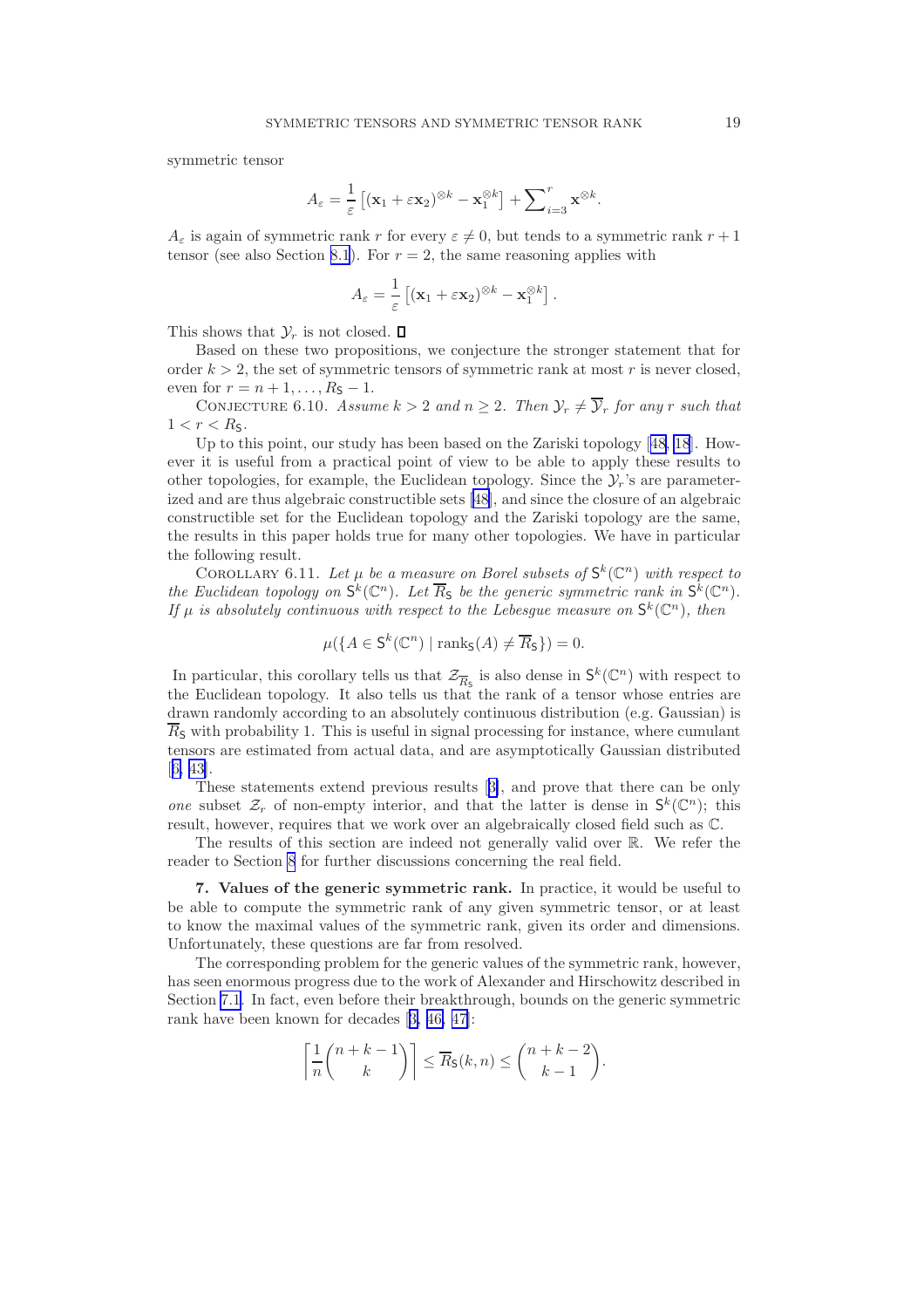<span id="page-20-0"></span>It is known that the lower bound is often accurate but the upper bound is not tight [[16\]](#page-24-0). Furthermore, exact results are known in the case of binary quantics  $(n = 2)$  and ternarycubics  $(k = 3)$  [[22,](#page-25-0) [16,](#page-24-0) [47, 35\]](#page-25-0).

7.1. Alexander-Hirschowitz Theorem. It was not until the work [\[1](#page-24-0)] of Alexander and Hirschowitz in 1995 that the generic symmetric rank problem was completely settled. Nevertheless, the relevance of their result has remained largely unknown in the applied and computational mathematics communities. One reason is that the connection between our problem and the interpolating polynomials discussed in [\[1](#page-24-0)] is not at all well-known in the aforementioned circles. So for the convenience of our readers, we will state the result of Alexander and Hirschowitz in the context of the symmetric outer product decomposition below.

THEOREM 7.1 (Alexander-Hirschowitz). For  $k > 2$ , the generic symmetric rank of an order-k symmetric tensor of dimension n over  $\mathbb C$  is always equal to the lower bound

$$
\overline{R}_{\mathsf{S}}(k,n) = \left\lceil \frac{1}{n} {n+k-1 \choose k} \right\rceil \tag{7.1}
$$

except for the following cases:  $(k, n) \in \{(3, 5), (4, 3), (4, 4), (4, 5)\}\,$ , where it should be increased by 1.

This theorem is extremely complicated to prove, and the interested reader should refer to the two papers of Alexander and Hirschowitz[[1, 2\]](#page-24-0). Simplifications to this proof have also been recently proposed in[[12\]](#page-24-0). It is worth noting that these results have been proved in terms of multivariate polynomials and interpolation theory, and not in terms of symmetric tensors. The exception  $(k, n) = (4, 3)$  has been known since 1860; in fact, Sylvester referred to it as Clebsh Theorem in his work[[52\]](#page-26-0). It is not hard to guess the formula in  $(7.1)$  by a degrees-of-freedom argument. The difficulty of proving Theorem 7.1 lies in establishing the fact that the four given exceptions to the expected formula (7.1) are the only ones. Table 7.1 below lists a few values of the generic symmetric rank.

| $\, n$<br>$\boldsymbol{k}$ |   | 61 |    |    |    |     |     |     |     |  |
|----------------------------|---|----|----|----|----|-----|-----|-----|-----|--|
| υ                          |   |    | G  |    |    | 19  | ŢР  | 19  | 22  |  |
|                            | 3 | 6  | 10 | 15 | 21 | 30  | 42  | 55  | 79  |  |
| 5                          | 3 |    | 14 | 26 | 42 | 66  | 99  | 143 | 201 |  |
|                            |   |    | 21 | 42 |    | 132 | 215 | 334 | 501 |  |
| TABLE 7.1                  |   |    |    |    |    |     |     |     |     |  |

Values of the generic symmetric rank  $\overline{R}_5(k,n)$  for various orders k and dimensions n. Values appearing in bold are the exceptions outlined by the Alexander-Hirschowitz Theorem.

| $\boldsymbol{n}$                        |  |  |  |   |  |  |  |  |  |  |
|-----------------------------------------|--|--|--|---|--|--|--|--|--|--|
|                                         |  |  |  |   |  |  |  |  |  |  |
|                                         |  |  |  | h |  |  |  |  |  |  |
|                                         |  |  |  |   |  |  |  |  |  |  |
|                                         |  |  |  |   |  |  |  |  |  |  |
| $\overline{ }$<br>$\Omega$<br>⇁<br>ABLE |  |  |  |   |  |  |  |  |  |  |

Generic dimension  $F(k, n)$  of the fiber of solutions.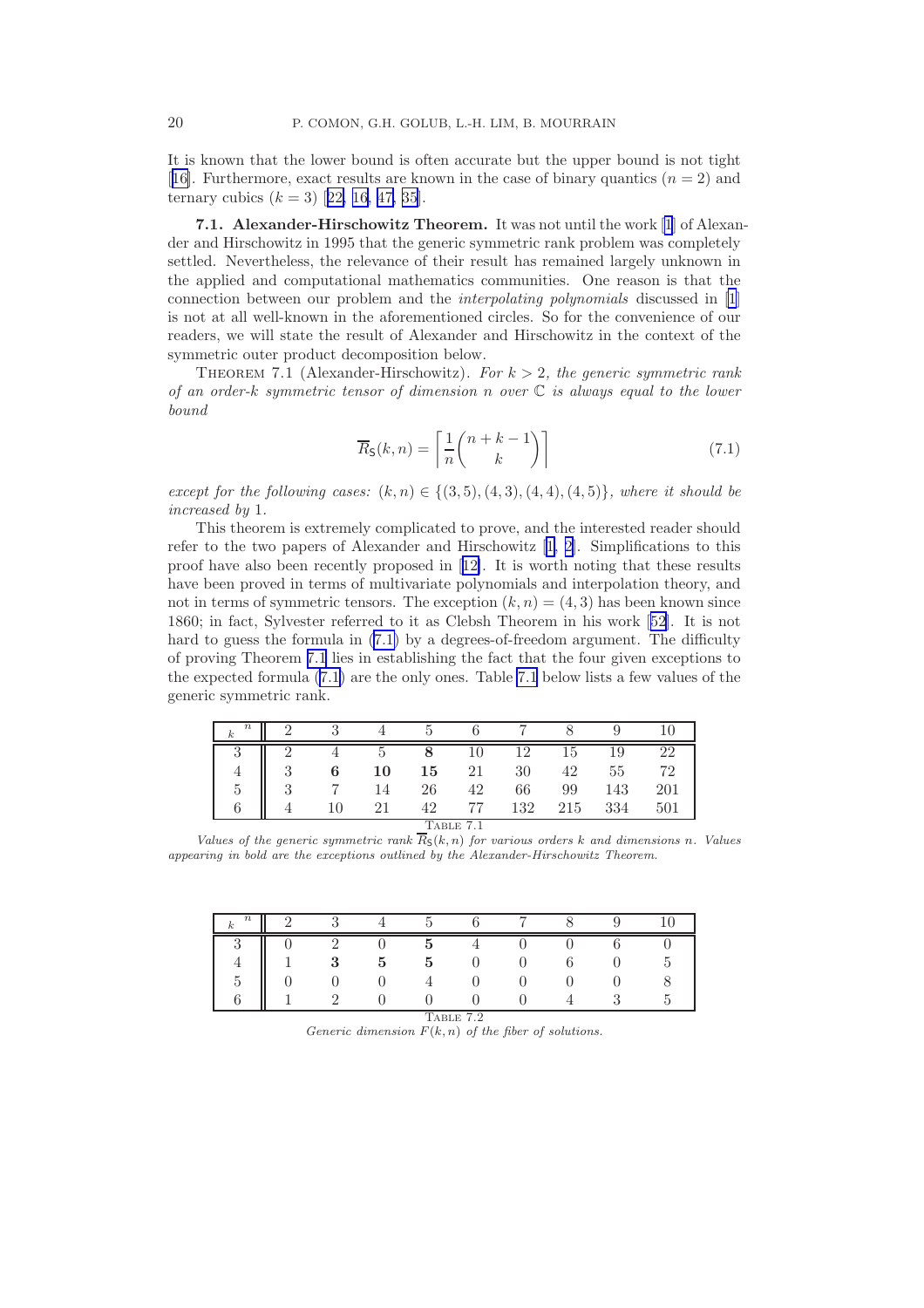<span id="page-21-0"></span>7.2. Uniqueness. Besides the exceptions pointed out in Theorem [7.1](#page-20-0), the number of solutions for the symmetric outer product decomposition has to be finite if the rank r is smaller than or equal to  $\frac{1}{n} {n+k-1 \choose k}$ . This occurs for instance for all cases of degree  $k = 5$  in Table [7.1,](#page-20-0) except for  $n = 5$  and  $n = 10$ . Hence we may deduce the following:

COROLLARY 7.2. Suppose  $(k, n) \notin \{(3, 5), (4, 3), (4, 4), (4, 5)\}$ . Let  $A \in S^k(\mathbb{C}^n)$ be a generic element and let the symmetric outer product decomposition of A be

$$
A = \sum_{i=1}^{\overline{R}_{\mathsf{S}}} \mathbf{v}_i^{\otimes k}.
$$
 (7.2)

Then (7.2) has a finite number of solutions if and only if

$$
\frac{1}{n} \binom{n+k-1}{k} \in \mathbb{N}.
$$

Actually, one may easily check the generic dimension of the fiber of solutions by computing the number of remaining free parameters[[16\]](#page-24-0):

$$
F(k,n) = n\overline{R}_{\mathsf{S}}(k,n) - \binom{n+k-1}{k}.
$$

This is summarized in Table [7.2](#page-20-0). When the dimension of the fiber is non-zero, there are infinitely many symmetric outer product decompositions.

Our technique is different from the reduction to simplicity proposed by ten Berge et al. [\[55](#page-26-0), [58](#page-26-0)], but also relies on the calculation of dimensionality.

8. Examples. We will present a few examples to illustrate our discussions in the previous sections.

8.1. Lack of closeness. It has been shown[[16,](#page-24-0) [35\]](#page-25-0) that symmetric tensors of order 3 and dimension 3 have a generic rank  $\overline{R}_5(3,3) = 4$  and a maximal rank  $R_{\rm S}(3,3) = 5$ . From the results of Section [6](#page-16-0), this means that only  $\mathcal{Z}_4$  is dense in  $\overline{y}_4 = \overline{y}_5$ , and that  $\mathcal{Z}_3$  and  $\mathcal{Z}_5$  are not closed by Proposition [6.5.](#page-18-0) On the other hand,  $\mathcal{Z}_1$  is closed.

In order to make this statement even more explicit, let us now define a sequence of symmetric tensors, each of symmetric rank 2, that converges to a symmetric tensor of symmetric rank 3. This will be a simple demonstration of the lack of closure of  $\mathcal{Y}_r$  for  $r > 1$  and  $k > 2$ , already stated in Proposition [6.8](#page-18-0). For this purpose, let x, y be two non-collinear vectors. Then the following order-3 symmetric tensor is of symmetric rank 2 for any scalar  $\varepsilon \neq 0$ :

$$
A_{\varepsilon} = \varepsilon^2 (\mathbf{x} + \varepsilon^{-1} \mathbf{y})^{\otimes 3} + \varepsilon^2 (\mathbf{x} - \varepsilon^{-1} \mathbf{y})^{\otimes 3}
$$
(8.1)

and it converges, as  $\varepsilon \to 0$ , to the following symmetric tensor:

$$
A_0 = 2 (\mathbf{x} \otimes \mathbf{y} \otimes \mathbf{y} + \mathbf{y} \otimes \mathbf{x} \otimes \mathbf{y} + \mathbf{y} \otimes \mathbf{y} \otimes \mathbf{x}).
$$

This limiting symmetric tensor is of symmetric rank 3. In fact, one may show [\[14](#page-24-0)] that it admits the following symmetric outer product decomposition:

$$
A_0 = (\mathbf{x} + \mathbf{y})^{\otimes 3} - (\mathbf{x} - \mathbf{y})^{\otimes 3} - 2\mathbf{y}^{\otimes 3}.
$$

Now let  $\mathbf{x}_i, \mathbf{y}_i$  be linearly independent vectors.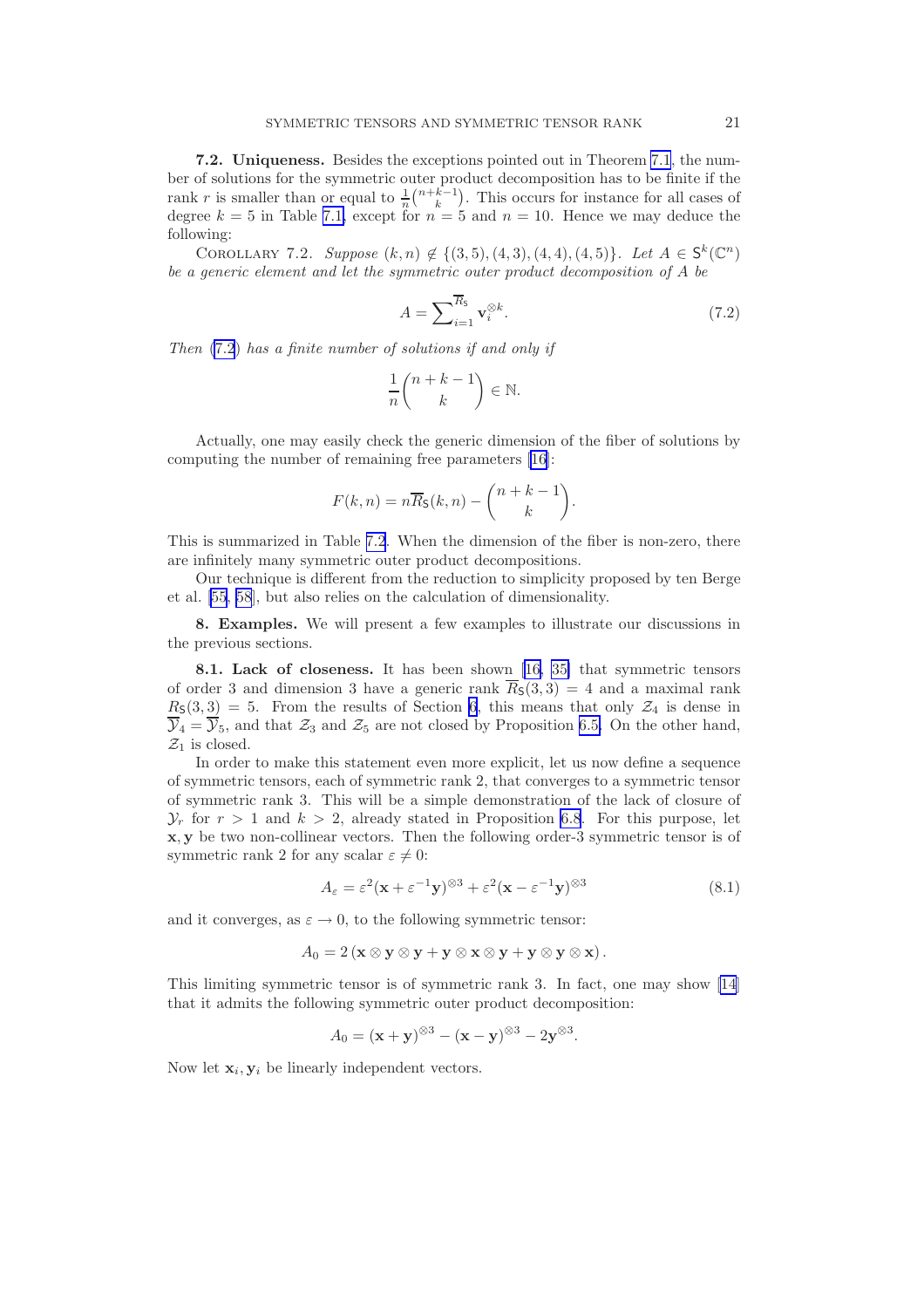<span id="page-22-0"></span>By adding two terms of the form [\(8.1](#page-21-0)), a similar example can be given in dimension  $n = 4$ , where we get a sequence of symmetric tensors of symmetric rank 4 converging to a limit of symmetric rank 6.

We will give two more illustrations of Conjecture [6.10](#page-19-0).

EXAMPLE 8.1. If the dimension is  $n = 3$ , we can take three linearly independent vectors, say **x**, **y**, and **z**. Then the sequence of symmetric tensors  $A_{\varepsilon} + \mathbf{z}^{\otimes 3}$  is of symmetric rank 3 and converges towards a symmetric rank-4 tensor.

In dimension 3, it is somewhat more tricky to build a sequence converging towards a symmetric tensor of symmetric rank 5. Note that 5 is the maximal rank for  $k = 3$ and  $n = 3$ .

EXAMPLE 8.2. Consider the sequence below as  $\varepsilon$  tends to zero:

$$
\frac{1}{\varepsilon} \left[ (\mathbf{x} + \varepsilon \mathbf{y})^{\otimes 3} - \mathbf{x}^{\otimes 3} + (\mathbf{z} + \varepsilon \mathbf{x})^{\otimes 3} - \mathbf{z}^{\otimes 3} \right]. \tag{8.2}
$$

It converges to the following symmetric tensor, which we expressed as a sum of six (asymmetric) rank-1 terms,

$$
x\otimes x\otimes y + x\otimes y\otimes x + y\otimes x\otimes x + z\otimes z\otimes x + z\otimes x\otimes z + x\otimes z\otimes z.
$$

This has symmetric rank 5 since it can be associated with quantic  $x^2y + xz^2$ , which is the sum of (at least) five cubes.

In terms of algebraic geometry, this example admits a simple geometric interpretation. The limiting tensor is the sum of a point in the tangent space to  $\mathcal{Y}_1$  at  $\mathbf{x}^{\otimes 3}$ and a point in the tangent space to  $\mathcal{Y}_1$  at  $\mathbf{z}^{\otimes 3}$ .

Note that the same kind of example can be constructed in the asymmetric case:

$$
\mathbf{x}_1 \otimes \mathbf{x}_2 \otimes (\mathbf{x}_3 - \varepsilon^{-1} \mathbf{y}_3) + (\mathbf{x}_1 + \varepsilon \mathbf{y}_1) \otimes (\mathbf{x}_2 + \varepsilon \mathbf{y}_2) \otimes \varepsilon^{-1} \mathbf{y}_3.
$$

Further discussions of the lack of closeness of  $\mathcal{Y}_r$  and the ill-posedness of the best rank-r approximation problem in the asymmetric case can be found in [[21\]](#page-25-0).

8.2. Symmetric outer product decomposition over the real field. We now turn our attention to real symmetric tensors. We are interested in the symmetric outer product decomposition of  $A \in \mathsf{S}^k(\mathbb{R}^n)$  over  $\mathbb{R}$ , i.e.

$$
A = \sum_{i=1}^{r} \lambda_i \mathbf{v}_i \otimes \mathbf{v}_i \otimes \cdots \otimes \mathbf{v}_i
$$
 (8.3)

where  $\lambda_i \in \mathbb{R}$  and  $\mathbf{v}_i \in \mathbb{R}^n$  for all  $i = 1, \ldots, r$ . First note that unlike the decomposition over C in Lemma [4.2](#page-10-0), we can no longer drop the coefficients  $\lambda_1, \ldots, \lambda_r$  in (8.3) since the kth roots of  $\lambda_i$  may not exist in R.

Since  $\mathsf{S}^k(\mathbb{R}^n) \subset \mathsf{S}^k(\mathbb{C}^n)$ , we may regard A as an element of  $\mathsf{S}^k(\mathbb{C}^n)$  and seek its symmetric outer product decomposition over C. It is easy to see that we will generally need more terms in  $(8.3)$  to decompose A over R than over C and so

$$
rank_{\mathsf{S}, \mathbb{C}}(A) \le rank_{\mathsf{S}, \mathbb{R}}(A). \tag{8.4}
$$

This inequality also holds true for the outer product rank of asymmetric tensors. For  $k = 2$ , i.e. matrices, we always have equality in  $(8.4)$  but we will see in the examples below that strict inequality can occur when  $k > 2$ .

EXAMPLE 8.3. Let  $A \in S^3(\mathbb{R}^2)$  be defined by

$$
A = \left[ \begin{array}{rrr} -1 & 0 & 0 & 1 \\ 0 & 1 & 1 & 0 \end{array} \right].
$$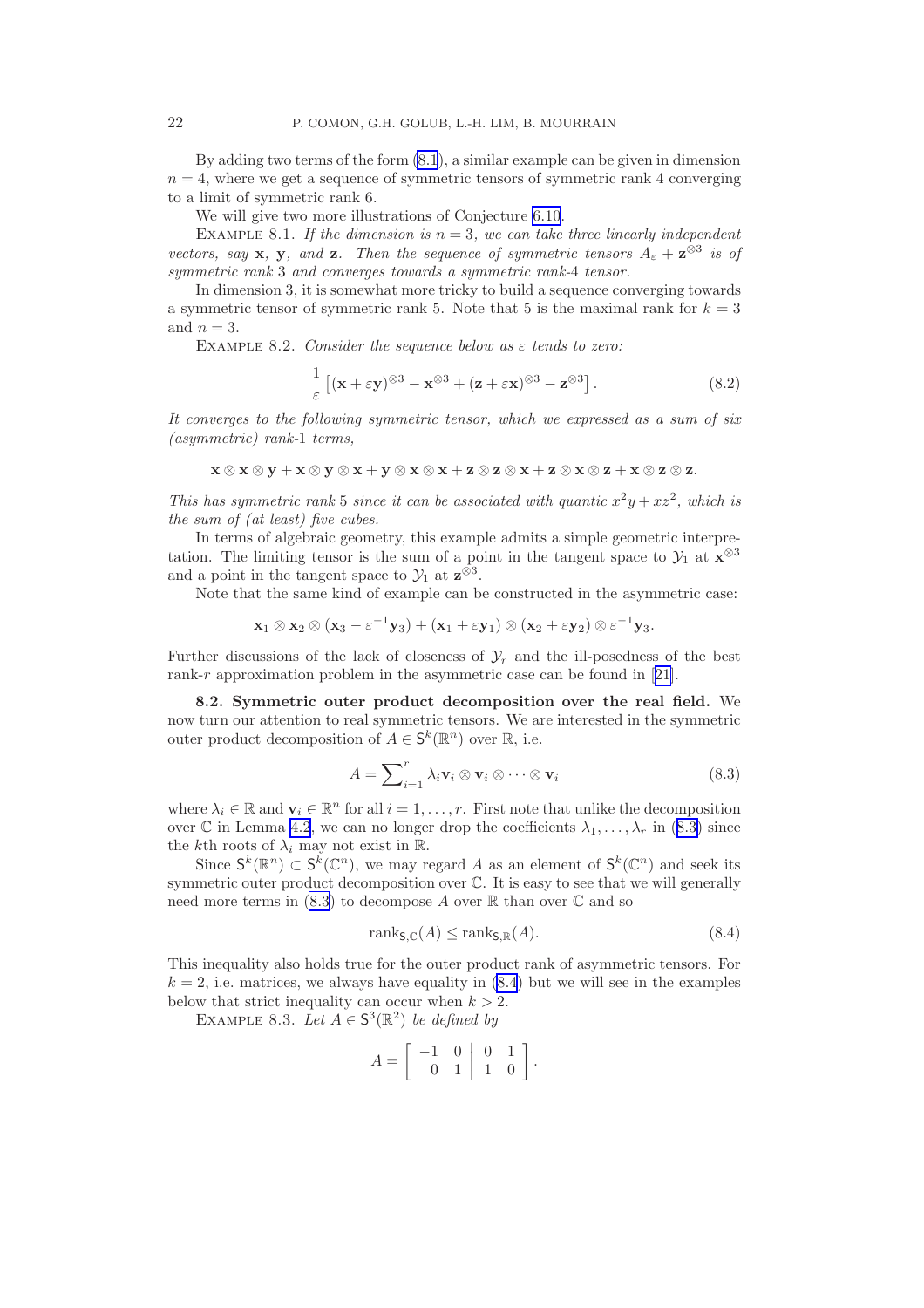It is of symmetric rank 3 over  $\mathbb{R}$ :

$$
A = \frac{1}{2} \begin{bmatrix} 1 \\ 1 \end{bmatrix}^{\otimes 3} + \frac{1}{2} \begin{bmatrix} 1 \\ -1 \end{bmatrix}^{\otimes 3} - 2 \begin{bmatrix} 1 \\ 0 \end{bmatrix}^{\otimes 3}
$$

whereas it is of symmetric rank 2 over C:

$$
A = \frac{j}{2} \begin{bmatrix} -j \\ 1 \end{bmatrix}^{\otimes 3} - \frac{j}{2} \begin{bmatrix} j \\ 1 \end{bmatrix}^{\otimes 3}, \quad \text{where } j := \sqrt{-1}.
$$

Hence we see that ranks,  $\mathcal{C}(A) \neq \text{rank}_{\mathsf{S},\mathbb{R}}(A)$ .

These decompositions may be obtained using the algorithm described in [\[16](#page-24-0)], for instance. Alternatively, this tensor is associated with the homogeneous polynomial in two variables  $p(x, y) = 3xy^2 - x^3$ , which can be decomposed over R into

$$
p(x,y) = \frac{1}{2}(x+y)^3 + \frac{1}{2}(x-y)^3 - 2x^3.
$$

In the case of  $2 \times 2 \times 2$  symmetric tensors, or equivalently in the case of binary cubics, the symmetric outer product decomposition can always be computed [\[16](#page-24-0)]. Hence, the symmetric rank of any symmetric tensor can be calculated, even over R. In this case, it can be shown that the generic symmetric rank over  $\mathbb C$  is 2 whereas there are two typical symmetric ranks over R, which are 2 and 3

In fact, in the  $2\times2\times2$  case, there are two  $2\times2$  matrix slices, that we can call  $A_0$  and  $A_1$ . Since the generic symmetric rank over  $\mathbb C$  is 2, the outer product decomposition is obtained via the eigenvalue decomposition of the matrix pencil  $(A_0, A_1)$ , which generically exists and whose eigenvalues are those of  $A_0A_1^{-1}$ . By generating (four) independent real Gaussian entries with zero mean and unit variance, it can be easily checked out with a simple computer simulation that one gets real eigenvalues in 52% of the cases. This means that the real symmetric rank is 3 in 48% of the remaining cases. This is the simplest example demonstrating that a generic symmetric rank can be lacking over R. So the concept of typical symmetric rank is essential to studying symmetric tensors over R.

For asymmetric tensors, the same kind of computer simulation would yield (by generating 8 independent real Gaussian entries) typical ranks of 2 and 3, 78% and 22% of the time, respectively, leading to the same qualitative conclusions. This procedure is not new [\[53](#page-26-0), pp. 13] and has already been proposed in the past to illustrate the existence of several typical ranks for asymmetric tensors[[37,](#page-25-0) [55\]](#page-26-0). An interesting result obtainedby ten Berge [[56\]](#page-26-0) is that  $p \times p \times 2$  real asymmetric tensors have typical ranks  $\{p, p+1\}.$ 

The problems pertaining to rank and decompositions of real symmetric tensors have not received as much attention as their complex counterparts. However, a moderate amount of work has been done[[37, 47,](#page-25-0) [55](#page-26-0), [58, 57\]](#page-26-0) and we refer the reader to these for further information.

8.3. Open questions. Most of the results that we have presented so far are limited to symmetric tensors over the complex field. The case of general asymmetric tensors is currently being addressed with the same kind of approach. As pointed out earlier, decompositions over the real field are more complicated to handle with algebraic geometric tools. In addition, while the problem of determining the generic symmetric rank has been resolved thanks to the Alexander-Hirschowitz Theorem, the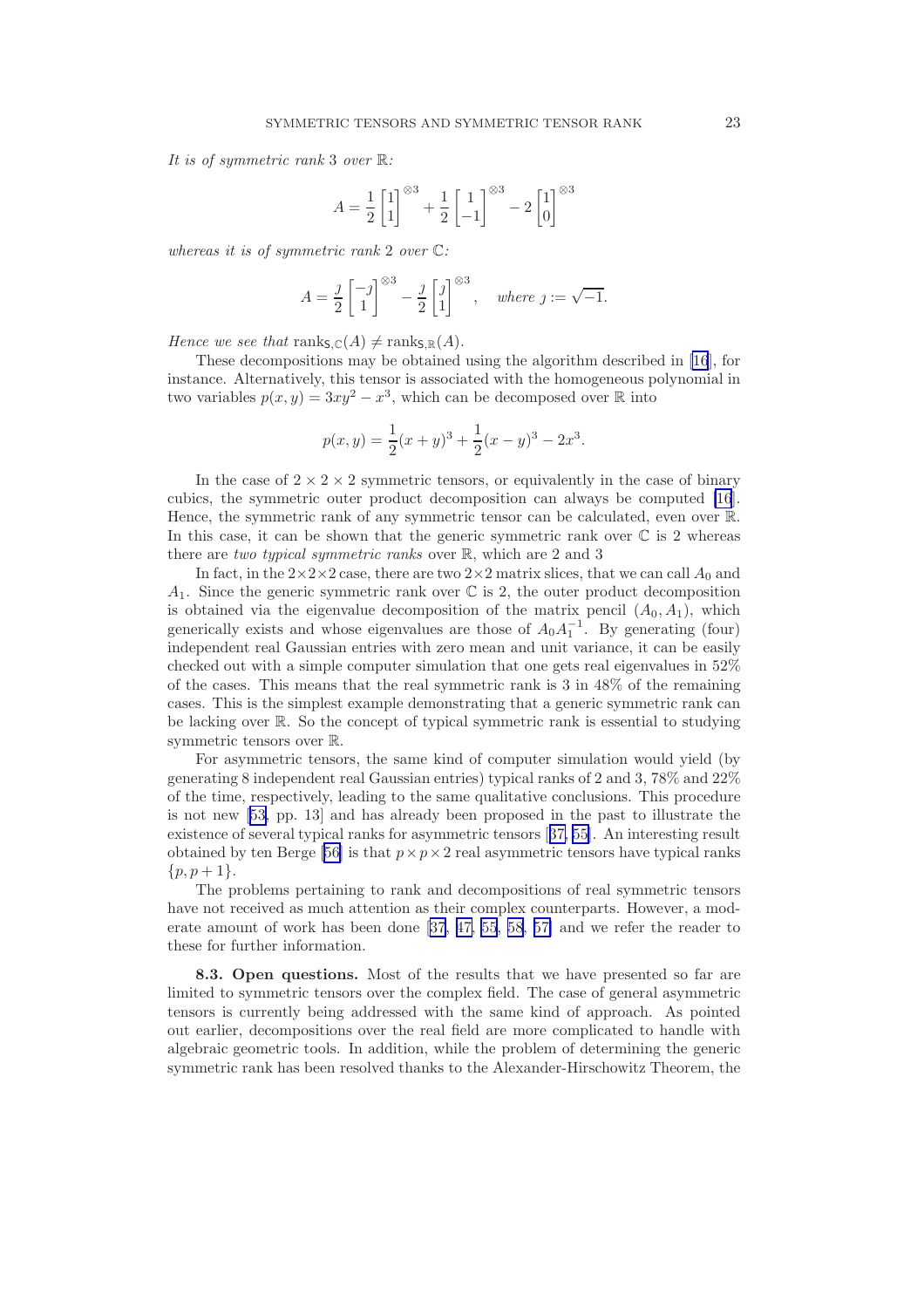<span id="page-24-0"></span>maximal symmetric rank is known only for particular values of order and dimensions (e.g. dimension 2); only very rough upper bounds are known for general values. Lastly, the computation of an explicit symmetric outer product decomposition for a symmetric tensor is computationally expensive, and the conditions (dimension, order) under which this can be executed within a polynomial time are not yet clearly known. These are problems that we hope will be addressed in future work, either by ourselves or interested readers.

Acknowledgements. The authors would like to thank the anonymous reviewers for their helpful comments. This work is a result of collaboration initiated in the 2004 Workshop on Tensor Decomposition held at the American Institute of Mathematics, Palo Alto, CA, and continued in the 2005 Workshop on Tensor Decomposition and its  $Applications$  held at the Centre International de Rencontres Mathématiques (CIRM), Luminy, France. The work of B. Mourrain and P. Comon has been partially supported by the contract ANR-06-BLAN-0074 "DECOTES". The work of G.H. Golub has been partially supported by the grant CCF 0430617 from the National Science Foundation. The work of L.-H. Lim has been partially supported by the grant DMS 0101364 from the National Science Foundation, and by the Gerald J. Lieberman Fellowship from Stanford University.

#### **REFERENCES**

- [1] J. Alexander and A. Hirschowitz, "Polynomial interpolation in several variables," J. Algebraic Geom., 4 (1995), no. 2, pp. 201–222.
- [2] J. Alexander and A. Hirschowitz, "La m´ethode d'Horace ´eclat´ee: application `a l'interpolation en degré quatre," Invent. Math., 107 (1992), no. 3, pp. 585–602.
- [3] M.D. Atkinson and S. Lloyd, "Bounds on the ranks of some 3-tensors," Linear Algebra Appl., 31 (1980), pp. 19–31.
- [4] D. Bini, M. Capovani, G. Lotti, and F. Romani, " $O(n^{2.7799})$  complexity for  $n \times n$  approximate matrix multiplication," Inform. Process. Lett., 8 (1979), no. 5, pp. 234–235.
- [5] N. Bourbaki, Algebra I: chapters 1–3, Elements of Mathematics, Springer-Verlag, Berlin, 1998. [6] D.R. Brillinger, Time series: data analysis and theory, Classics in Applied Mathematics, 36,
- SIAM, Philadelphia, PA, 2001.
- [7] A. Brini, R.Q. Huang, and A.G.B. Teolis, "The umbral symbolic method for supersymmetric tensors," Adv. Math., 96 (1992), no. 2, pp. 123–193.
- [8] J.W. Brewer, "Kronecker products and matrix calculus in system theory," IEEE Trans. Circuits and Systems, 25 (1978), no. 9, pp. 772–781.
- [9] P. Burgisser, M. Clausen, and M.A. Shokrollahi, Algebraic Complexity Theory, 315, Springer-Verlag, Berlin, 1997.
- [10] J.F. Cardoso, "Super-symmetric decomposition of the fourth-order cumulant tensor. Blind identification of more sources than sensors," in Proc. IEEE Internat. Conference Acoust. Speech Signal Process. (ICASSP), Toronto, 1991, pp. 3109–3112.
- [11] J.D. Carroll and J.J. Chang, "Analysis of individual differences in multidimensional scaling via n-way generalization of Eckart-Young decomposition," Psychometrika, 35 (1970), no. 3, pp. 283–319.
- [12] K. Chandler, "Linear systems of cubics singular at general points of projective space," Compositio Math., 134 (2002), no. 3, pp. 269–282.
- [13] G. Comas and M. Seiguer, "On the rank of a binary form," arXiv:math/0112311v1, preprint, 2001.
- [14] P. Comon, "Tensor decompositions," in Mathematics in Signal Processing V, J.G. McWhirter and I.K. Proudler, Eds., pp. 1–24. Clarendon Press, Oxford, UK, 2002.
- [15] P. Comon, "Blind identification and source separation in  $2 \times 3$  under-determined mixtures," IEEE Trans. Signal Process., 52 (2004), no. 1, pp. 11–22.
- [16] P. Comon and B. Mourrain, "Decomposition of quantics in sums of powers of linear forms," Signal Process., 53 (1996), no. 2, pp. 93–107.
- [17] P. Comon and M. Rajih, "Blind identification of under-determined mixtures based on the characteristic function," Signal Process., 86 (2006), no. 9, pp. 2271–2281.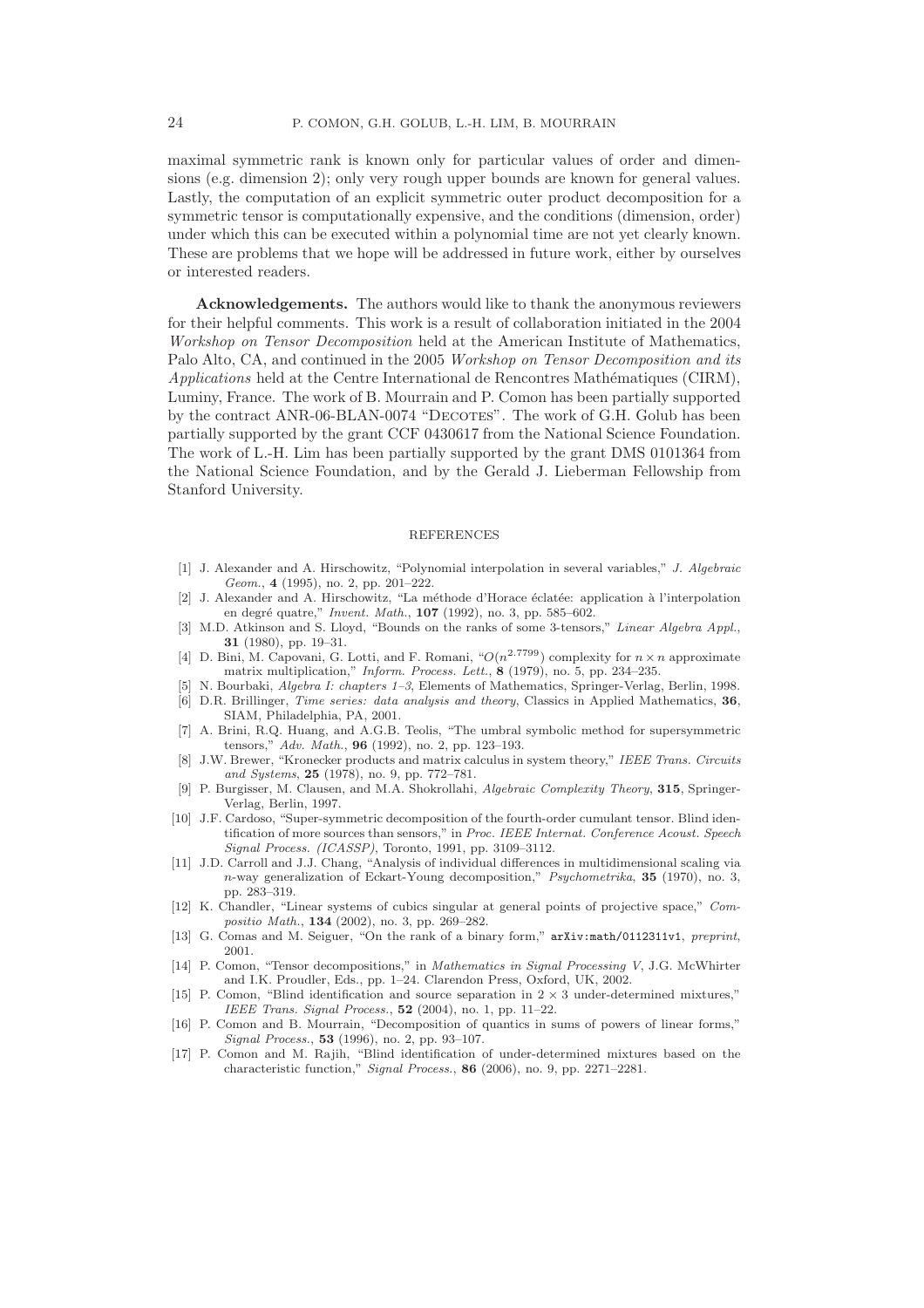- <span id="page-25-0"></span>[18] D. Cox, J. Little, and D. O'Shea, Using algebraic geometry, Graduate Texts in Mathematics, 185, Springer-Verlag, New York, NY, 1998.
- [19] L. de Lathauwer, "A link between canonical decomposition in multilinear algebra and simultaneous matrix diagonalization," preprint, 2006.
- [20] L. de Lathauwer, B. de Moor, and J. Vandewalle, "A multilinear singular value decomposition," SIAM J. Matrix Anal. Appl., 21 (2000), no. 4, pp. 1253–1278.
- [21] V. de Silva and L.-H. Lim, " Tensor rank and the ill-posedness of the best low-rank approximation problem," to appear in SIAM J. Matrix Anal. Appl.
- [22] R. Ehrenborg and G.C. Rota, "Apolarity and canonical forms for homogeneous polynomials," European J. Combin., 14 (1993), no. 3, pp. 157–181.
- [23] D. Eisenbud, "Lectures on the geometry of syzygies," with a chapter by J. Sidman, Math. Sci. Res. Inst. Publ., 51, pp. 115–152, Cambridge University Press, Cambridge, 2004.
- [24] L. Eldén and B. Savas, "A Newton–Grassmann method for computing the best multilinear rank- $(r_1, r_2, r_3)$  approximation of a tensor," preprint, 2007.
- [25] D.S. Freed, Five lectures on supersymmetry, American Mathematical Society, Providence, RI, 1999.
- [26] W. Greub, Multilinear algebra, 2nd Ed., Springer-Verlag, New York, NY 1978.
- [27] J. Harris, Algebraic geometry: a first course, Graduate Texts in Mathematics, 133, Springer-Verlag, New York, NY, 1998.
- [28] R.A. Harshman, "Foundations of the parafac procedure: Models and conditions for an explanatory multimodal factor analysis," UCLA Working Papers in Phonetics, 16 (1970), pp. 1–84.
- [29] F.L. Hitchcock, "The expression of a tensor or a polyadic as a sum of products," J. Math. and Phys., 6 (1927), no. 1, pp. 164–189.
- [30] F.L. Hitchcock, "Multiple invariants and generalized rank of a p-way matrix or tensor," J. Math. and Phys., 7 (1927), no. 1, pp. 39–79.
- [31] T.D. Howell, "Global properties of tensor rank," Linear Algebra Appl., 22 (1978), pp. 9–23.
- [32] J. JáJá, "An addendum to Kronecker's theory of pencils," SIAM J. Appl. Math., 37 (1979), no. 3, pp. 700–712.
- [33] A.M. Kagan, Y.V. Linnik, and C.R. Rao, *Characterization problems in mathematical statistics*, John Wiley and Sons, New York, NY, 1973.
- [34] E. Kofidis and P. Regalia, "On the best rank-1 approximation of higher-order supersymmetric tensors," SIAM J. Matrix Anal. Appl., 23 (2001/02), no. 3, pp. 863–884.
- [35] I.A. Kogan and M.M. Maza, "Computation of canonical forms for ternary cubics," Proc. Internat. Symposium Symbolic Algebr. Comput. (ISAAC), pp. 151–160, ACM Press, New York, NY, 2002.
- [36] J.B. Kruskal, "Three-way arrays: rank and uniqueness of trilinear decompositions, with application to arithmetic complexity and statistics," Linear Algebra Appl., 18 (1977), no. 2, pp. 95–138.
- [37] J.B. Kruskal, "Rank, decomposition, and uniqueness for 3-way and n-way arrays," pp. 7–18, in R. Coppi and S. Bolasco, Eds., Multiway data analysis, North-Holland, Amsterdam, 1989.
- [38] J. Kung and G. Rota, "The invariant theory of binary forms," Bull. Amer. Math. Soc., 10 (1984), no. 1, pp. 27–85.
- [39] S. Lang, Algebra, Rev. 3rd Ed., Graduate Texts in Mathematics, 211, Springer-Verlag, New York, NY, 2002.
- [40] S. Lang, Real and functional analysis, 3rd Ed., Graduate Texts in Mathematics, 142, Springer-Verlag, New York, NY, 1993.
- [41] L.-H. Lim, "Optimal solutions to non-negative parafac/multilinear nmf always exist," Workshop on Tensor Decompositions and Applications, Centre International de rencontres Mathématiques, Luminy, France, August 29–September 2, 2005.
- [42] M. Marcus, Finite dimensional multilinear algebra, Parts I and II, Series of Monographs and Textbooks in Pure and Applied Mathematics, 23, Marcel Dekker, New York, NY, 1973 and 1975.
- [43] P. McCullagh, *Tensor methods in statistics*, Chapman and Hall, London, 1987.
- [44] D.G. Northcott, Multilinear algebra, Cambridge University Press, Cambridge, UK, 1984.
- [45] L. Qi, "Eigenvalues of a real supersymmetric tensor," J. Symbolic Comput., 40 (2005), no. 6, pp. 1302–1324.
- [46] B. Reznick, "Sums of powers of complex linear forms," preprint, private correspondence, August 1992.
- [47] B. Reznick, "Sums of even powers of real linear forms," Mem. Amer. Math. Soc., 96 (1992), no. 463.
- [48] I.R. Shafarevitch, Basic algebraic geometry, Grundlehren der mathematischen Wissenschaften,